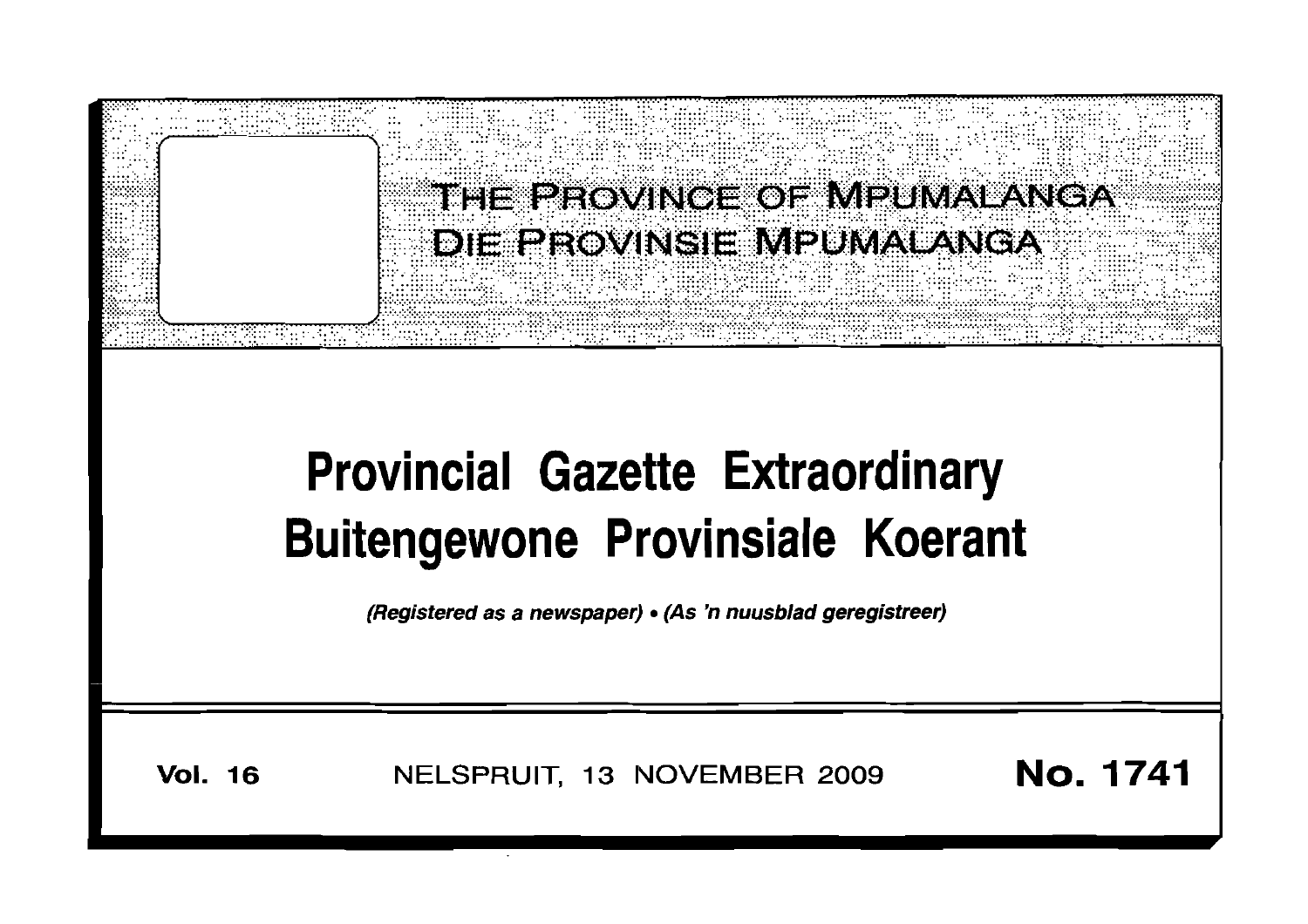| <b>CONTENTS • INHOUD</b> |                                                                                                                  |             |                |  |  |  |  |  |  |
|--------------------------|------------------------------------------------------------------------------------------------------------------|-------------|----------------|--|--|--|--|--|--|
| No.                      |                                                                                                                  | Page<br>No. | Gazette<br>No. |  |  |  |  |  |  |
|                          | <b>LOCAL AUTHORITY NOTICES</b>                                                                                   |             |                |  |  |  |  |  |  |
| 237                      | Constitution of the Republic of South Africa (108/1996): Dipaleseng Local Municipality: Street Trading By-laws   | 3           | 1741           |  |  |  |  |  |  |
| 238                      | Local Government: Municipal Property Rates Act (6/2004): Dipaleseng Local Municipality: Property Rates By-laws.  | 11          | 1741           |  |  |  |  |  |  |
| 239                      | Constitution of the Republic of South Africa (108/1996): Dipaleseng Local Municipality: By-laws relating to Fire | 20          | 1741           |  |  |  |  |  |  |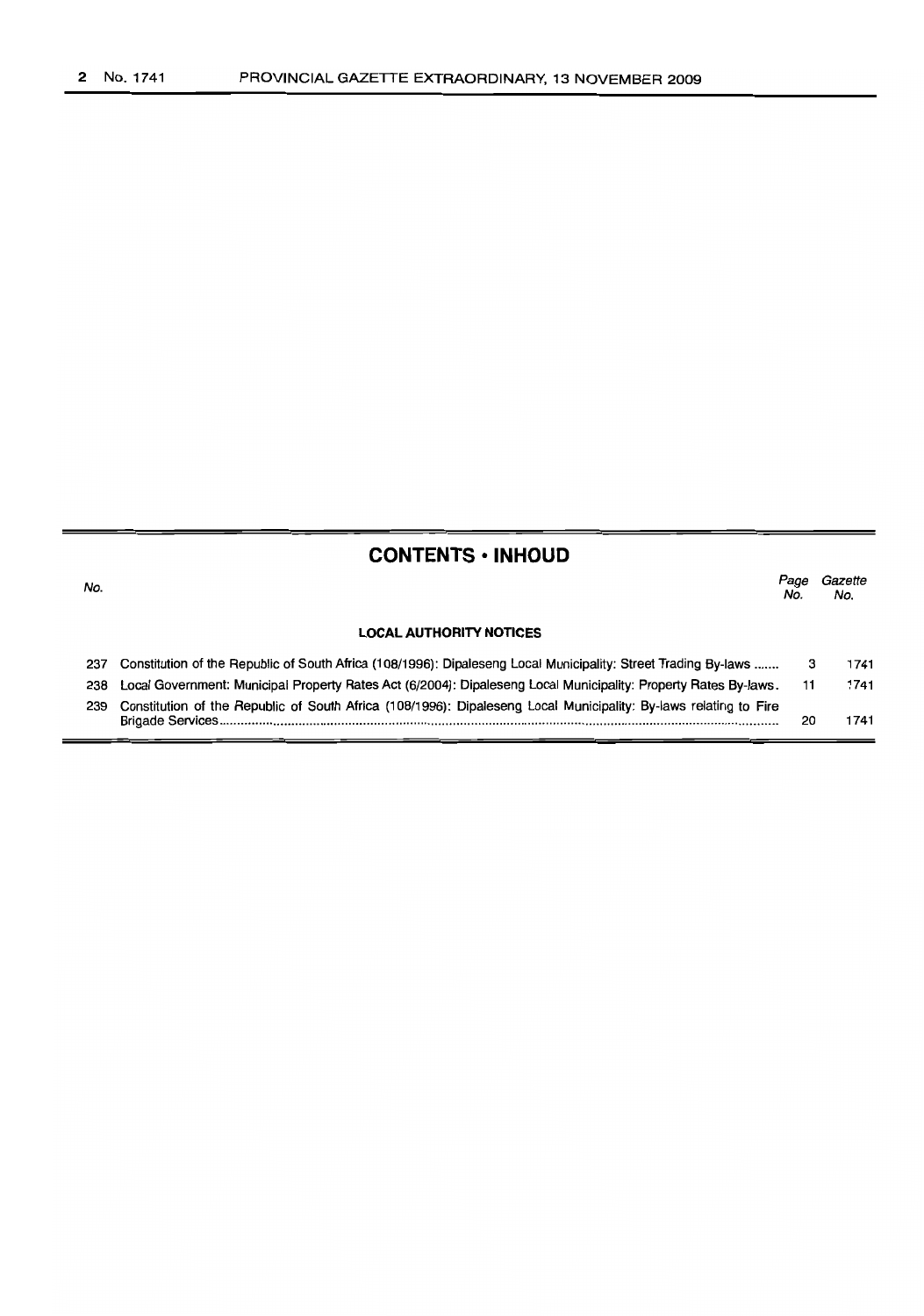# **LOCAL AUTHORITY NOTICES**

# **LOCAL AUTHORITY NOTICE 237**

The Council of DIPALESENG \_ocal Municipality has in terms of section 156 of the Constitution, 1996 (Act No. 108 of 1996), read in conjunction with section 11 of the Local Government: Municipal Systems Act, 2000 (Act No. 32 of 2000), read together with section 6A (1) of the Business Act, 1991 (Act No. 71 of 1991), made the following By-laws which By-laws shall come into operation on the date of publication of this notice.

# **DIPALESENG** ........... <sup>n</sup> ......."......a....... LOCAL MUNICiPALITY

# STREET TRADING BY-LAWS

# 1. DEFINITIONS

(1) In these By-laws, except as otherwise expressly provided or unless the context otherwise requires-

"approval" means approval by the authorized official and "approve" has a corresponding meaning;

"association" means persons who are self-employed and have organised themselves into a street trader association with a constitution and a code of conduct;

"authorized official" means an official of the Council to whom it has delegated a duty, function or power under these By-laws, in relation to the exercise or performance of that duty, function or power and includes any employee acting under the control and direction of such official;

"Council" means the Council of the  $DIPALESENG$  Local Council and includes, in relation to a duty, function or power under these By-laws, a committee or official of the Council to whom it has delegated that duty, function or power;

"local authority service" means any system conducted by or on behalf of a local authority for the collection, conveyance, treatment or disposal of refuse, sewage or stormwater or for the generation, impounding, storage, purification or supply of water, gas or electricity;

"local authority service works" means all property or works of whatsoever nature necessary or desirable for or incidental to any local authority service;

"nuisance" bears the meaning given to it by the Ordinance, or any amendment thereof;

"Ordinance" means the Local Authorities Ordinance. 25 of 1974, or any amendment thereof;

"prescribed" means prescribed by the Council by resolution;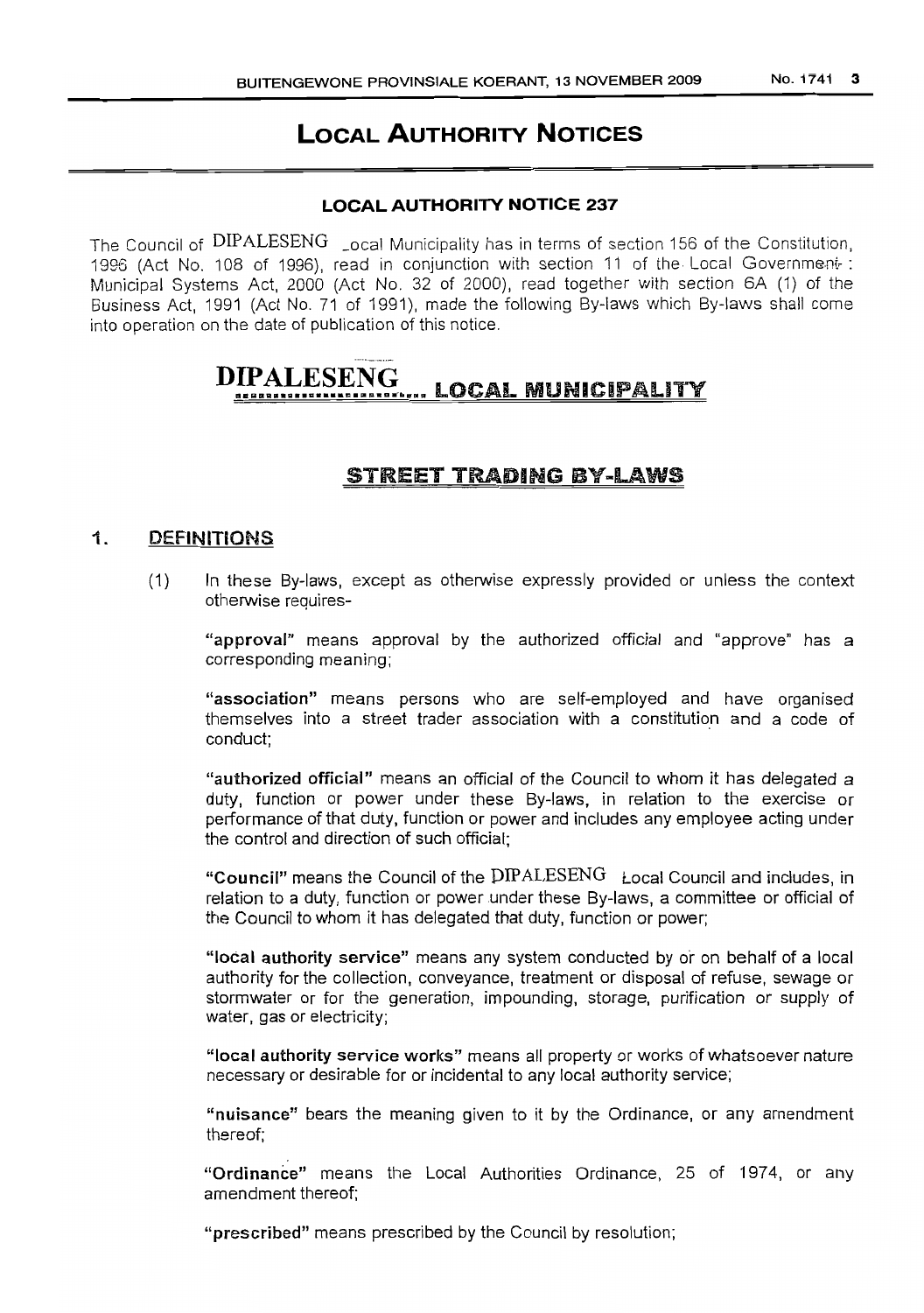"property" in relation to a street trader, means any goods, receptacle, vehicle or movable structure used or intended to be used in connection with the carrying on of his business as such;

"public place" means a public place as defined in section 1 of the Ordinance, or any amendment thereof;

"prescribed" means prescribed by the Council by resolution;

"public road" means a public road as defined in section 1 of the Road Traffic Act, 1996 (Act No. 93 of 1996);

"roadway" means a roadway as defined in section 1 of the Road Traffic Act, 1996 (Act No. 93 of 1996);

"sell" includes -

- (a) barter, exchange or hire;
- (b) display, expose, offer or prepare for sale;
- (c) store with a view to sell; or
- (d) provide a service for reward

and "sale" has a corresponding meaning;

"sidewalk" means a sidewalk as defined in section 1 of the Road Traffic Act, 1996 (Act No. 93 of 1996);

"street trader" means a person who carries on the business of street trading;

"street trading" means the selling of any goods or the supplying or offering to supply any service for reward, as a street vendor, peddlar or hawker in a public road or public place but does not include the sale of newspapers only;

"the Act" means the Business Act, 1991 (Act No. 71 of 1991), and includes the regulations made thereunder;

"vehicle" includes -

- (a) a self-propelled vehicle;
- (b) a trailer;
- (c) a hand-drawn or propelled vehicle; and

"verge" means a verge as defined in section 1 of the Road Traffic Act, 1996 (Act No. 93 of 1996).

- (2) In these By-laws, unless the context otherwise indicates, any word or expression defined in the Act shall bear the meaning so given to it.
- (3) For the purpose of these By-laws a single act of offering for sale or of selling goods or services in or from a public road or public place constitutes the carrying on of the business of a street trader.
- (4) For the purpose of these By-laws a reference to a person carrying on the business of street trader shall include any employee of any such person.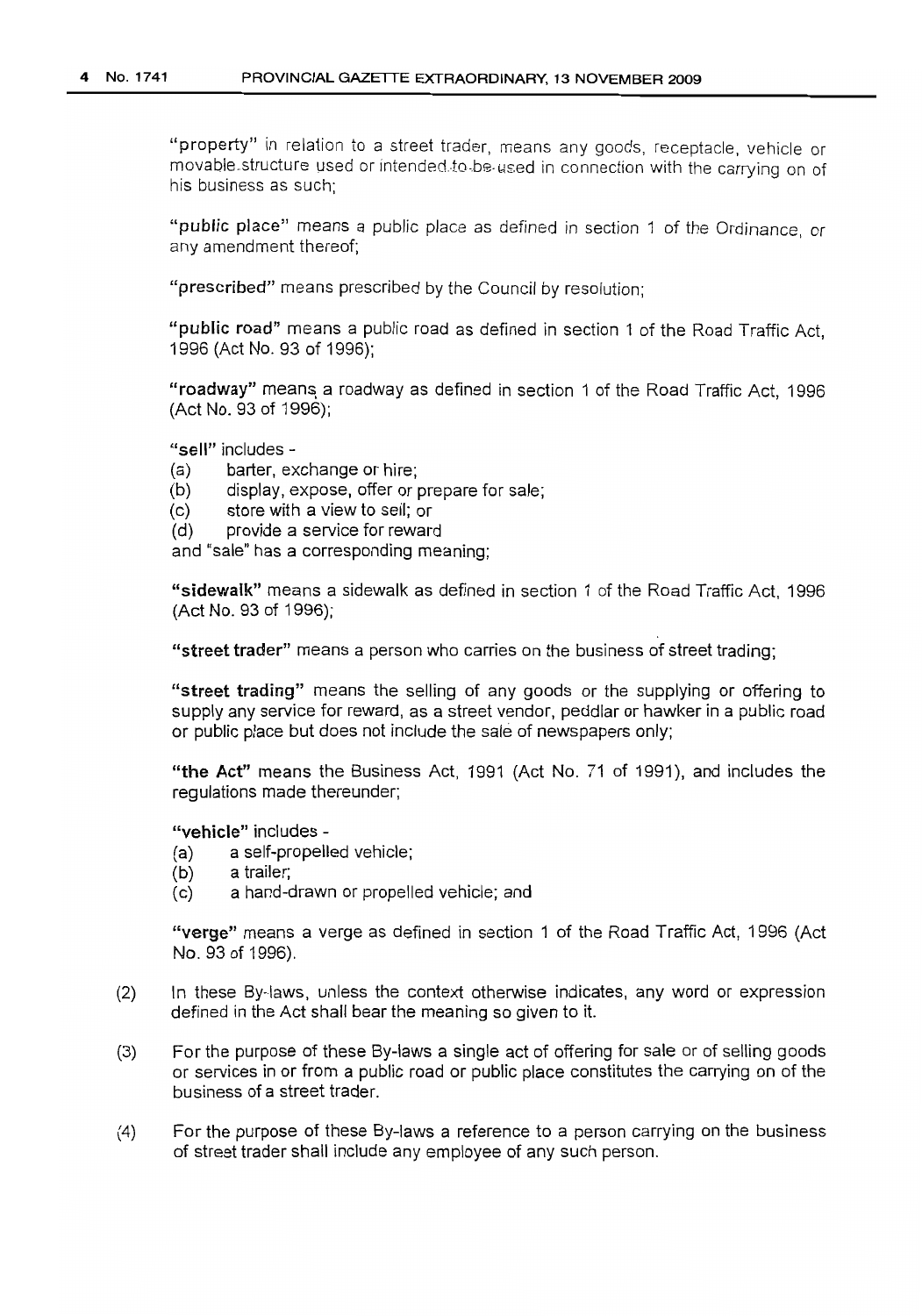(5) Words applying to any individual shall include persons, companies and corporations, and the masculine gender shall include females as well-as males, and the singular number shall include the plural and vice versa.

# 2. APPLICATION

No person shall carry on the business of a street trader unless he or she  $-$ 

- (1) has obtained the written approval of the Council to do so; and
- (2) is a member of a street trader association recognised by the Council.

# **3. PROHIBITIONS**

No person shall carry on the business of a street trader  $-$ 

- (1) at a place or in an area declared under section 6A(2)(a) of the Act as a place or area in which the carrying on of street trading is prohibited;
- (2) on a verge, contiguous to
	- (a) a building belonging to, or occupied solely by the State or the Council;
	- (b) a church or other place of worship; or
	- (c) a building declared to be a national monument under the National Monument Act, 1969 (Act No. 28 of 1969), or any amendment thereof except to the extent that the carrying on of such business is permitted by a notice or sign erected or displayed by the Council and in compliance therewith;
- (3) on a verge contiguous to a building in which business is being carried on by any person who solely or mainly sells goods of the same or similar nature as goods being sold by the street trader concerned, without the consent of that person;
- (4) on that half of a public road contiguous to a building used for residential purposes, if the owner or person in control or any occupier of the building objects thereto;
- (5) at a place where it substantially obstructs pedestrians in the use of a sidewalk or take up a position or deposit his property on a sidewalk so as to do so;
- (6) at a place where it causes an obstruction to vehicular traffic;
- (7) at a place where it causes an obstruction in front of
	- (a) an entrance to or exit from a building;
	- (b) a fire hydrant;
- (8) on a stand or in any area contemplated in section 6A(3)(b) of the Act if he is not in possession of proof that he has hired such stand or area from the Council or that it has otherwise been allocated to him;
- (9) in contravention of the terms' and conditions of the lease or allocation to him of a stand or area contemplated in sections 6A(3)(b) and (c) of the Act.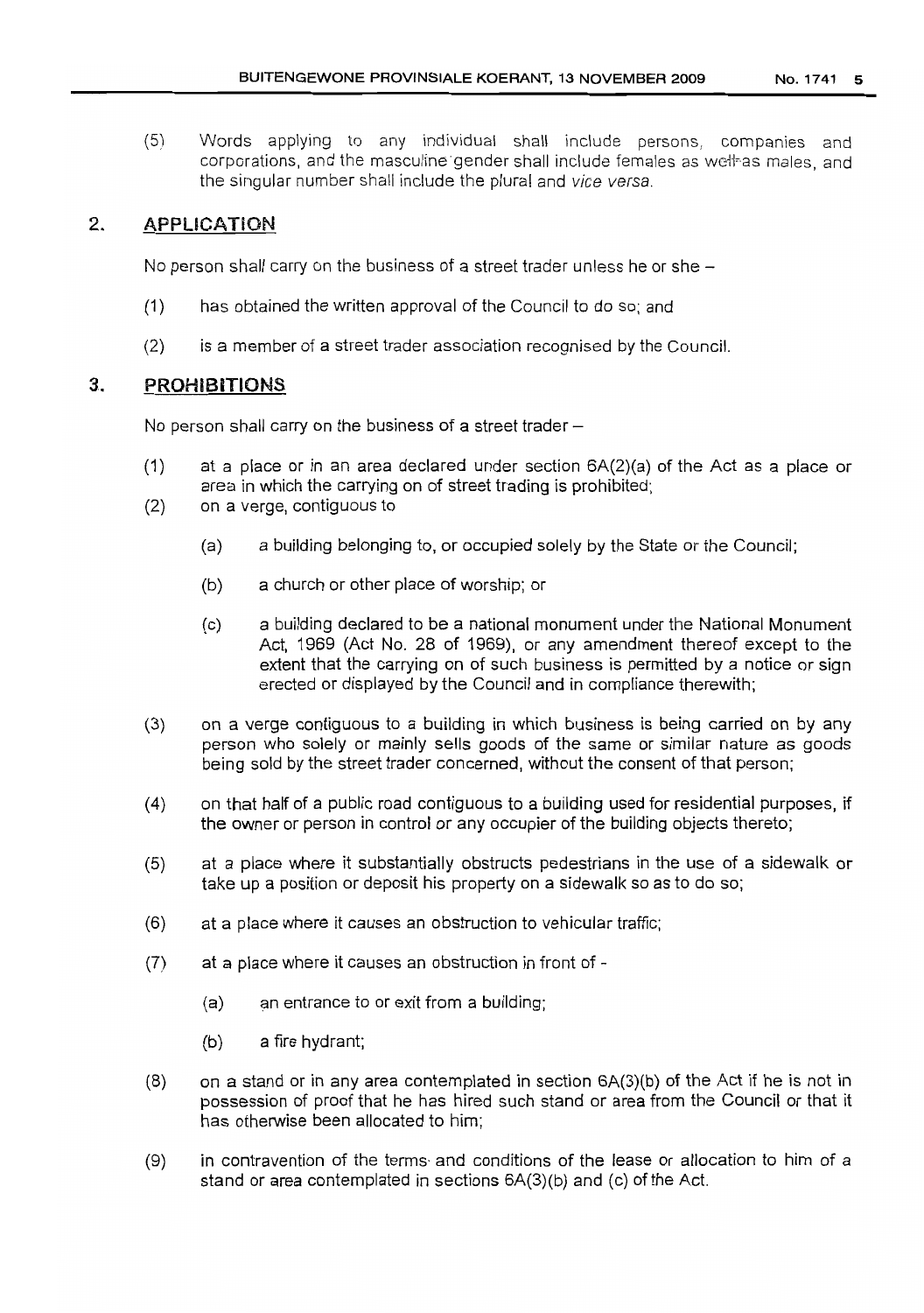## 4. RESTRICTIONS

- $(1)$  No person carrying on the business of a street trader shall  $-$ 
	- (a) if such business is carried on any public road or public place
		- (i) sleep overnight at the place of such business; or
		- (ii) erect any permanent structure at the business site for the purpose of providing shelter without prior written approval of the Council;
	- (b) carry on such business in such a manner as to
		- (i) create a nuisance;
		- (ii) damage or deface the surface of any public place or any public or private property; or
		- (iii) create a traffic hazard;
	- (c) other than in a refuse receptacle approved or provided by the Council, accumulate, dump, store or deposit or cause or permit to be accumulated, dumped, stored or deposited any litter on any land or premises or on any public road or public place;
	- (d) obstruct access to a service or to service works of the Councilor of the State or any statutory body;
	- (e) interfere with the ability of persons using a sidewalk to view the goods displayed behind a shop display window or obscure such goods from view;
	- (f) obstruct access to a pedestrian arcade or mall;
	- (g) carry on business or take up a position or place his property on a portion of a sidewalk or public place in contravention of a notice or sign erected or displayed by the Council for the purpose of these By-laws;
	- (h) carry on such business in a place or area in contravention of any restriction imposed by Council resolution in terms of section 6A(2)(a) of the Act;
	- (i) obstruct access to pedestrian crossings, parking or loading bays or other facilities for vehicular or pedestrian traffic;
	- (i) obstruct access to or the use of street furniture such as bus passenger benches or shelters and queuing lines, refuse disposal bins, and other facilities designed for the use of the general public; or
	- (k) obscure any road traffic'sign displayed in terms of the Road Traffic Act, 1996 (Act No. 93 of 1996), and regulations made thereunder or any marking, notice or sign displayed or made in terms of these By-laws.
- (2) The Council shall reserve the right to restrict the number of street traders and street trader associations.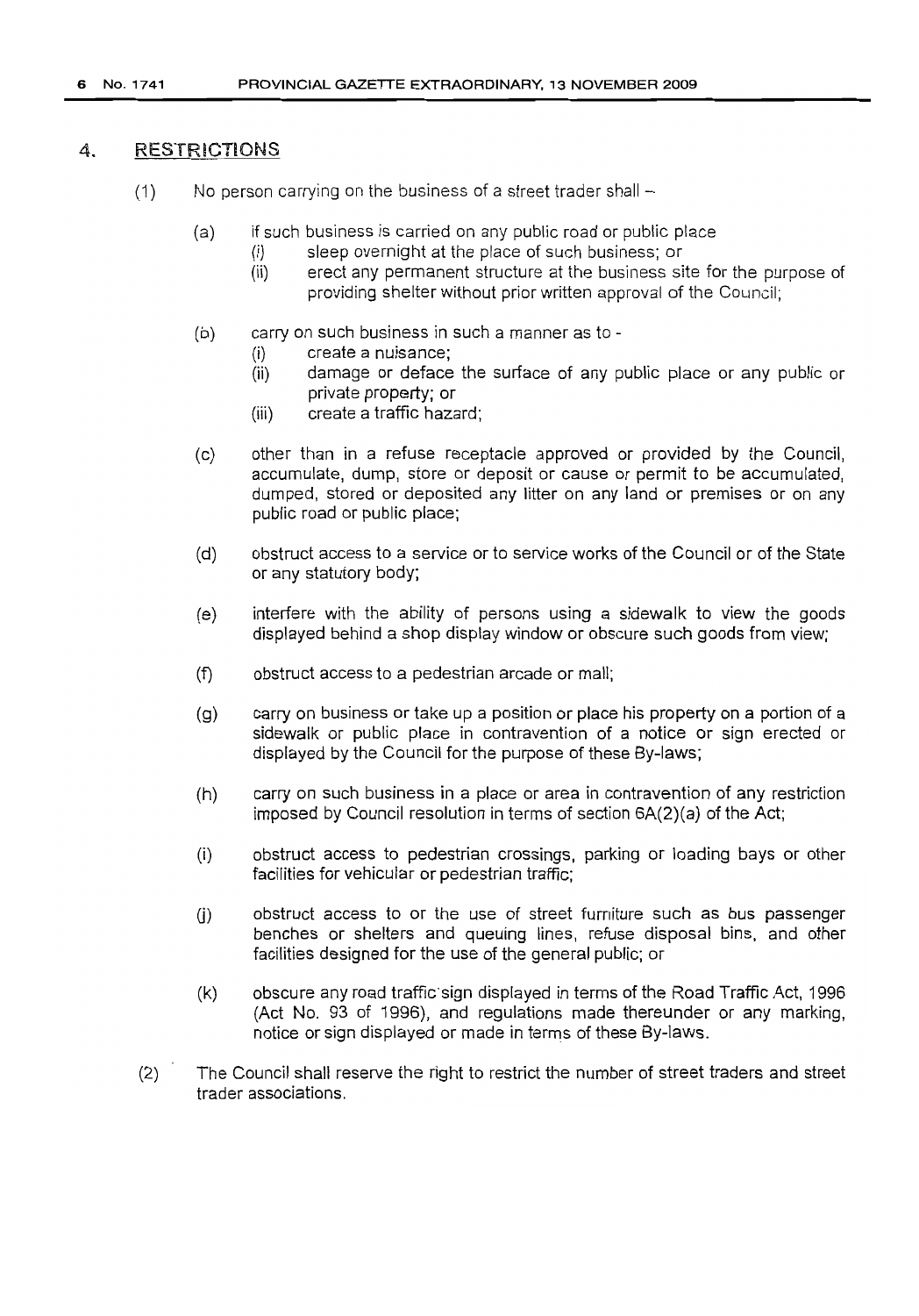# 5. CLEANLINESS OF PLACE OF BUSINESS AND PROTECTION OF PUBLIC HEALTH

Every street trader shall  $-$ 

- (1) unless prior written approval exempting him from the provisions of this paragraph has been given by the Council, daily remove from any public road or public place at the end of each trading day or at the conclusion of trading all goods, moveable structures, waste, packaging material, stock and equipment of whatsoever nature which are utilized in connection with such trading;
- (2) carry on this business in such a manner as not to be a danger or threat to public health or public safety;
- (3) at the request of an officer or an employee of the Council move or remove anything so that the place of business may be cleaned;
- (4) keep the area or stand occupied by him for the purpose of his business as well as his property in a clean and sanitary condition and free of litter; or
- (5) if his activities involve the cooking or other preparation of food, take steps to ensure that no fat, oil or substance drops or overflows onto the surface of a sidewalk or splashes against a building or other structure.

# 6. TRADING IN PARKS AND GARDENS

No street trader shall carry on business in a garden or park to which the public has the right of access except with the prior written approval of the Council's Municipal Manager or other authorized official and in compliance with any conditions imposed by him when granting such consent.

# 7. OBJECTS USED FOR DlSPLAV OF GOODS

A street trader shall ensure that any structure, container, surface or other object used by him for the preparation, display, storage, or transportation of goods -

- (1) is maintained in a good state of repair and in a clean and sanitary condition; and
- (2) is not so placed or stacked so as to constitute a danger to any person or so as to be likely to injure any person.

# 8. REMOVAL AND IMPOUNDMENT

- (1) For the purpose of this By-law "goods" includes any receptacle, vehicle or movable structure.
- $(2)$  An officer may remove and impound goods  $-$ 
	- (a) which he reasonably suspects are being used or are intended to be used or have been used in or in connection with the carrying on of any business of a street trade, and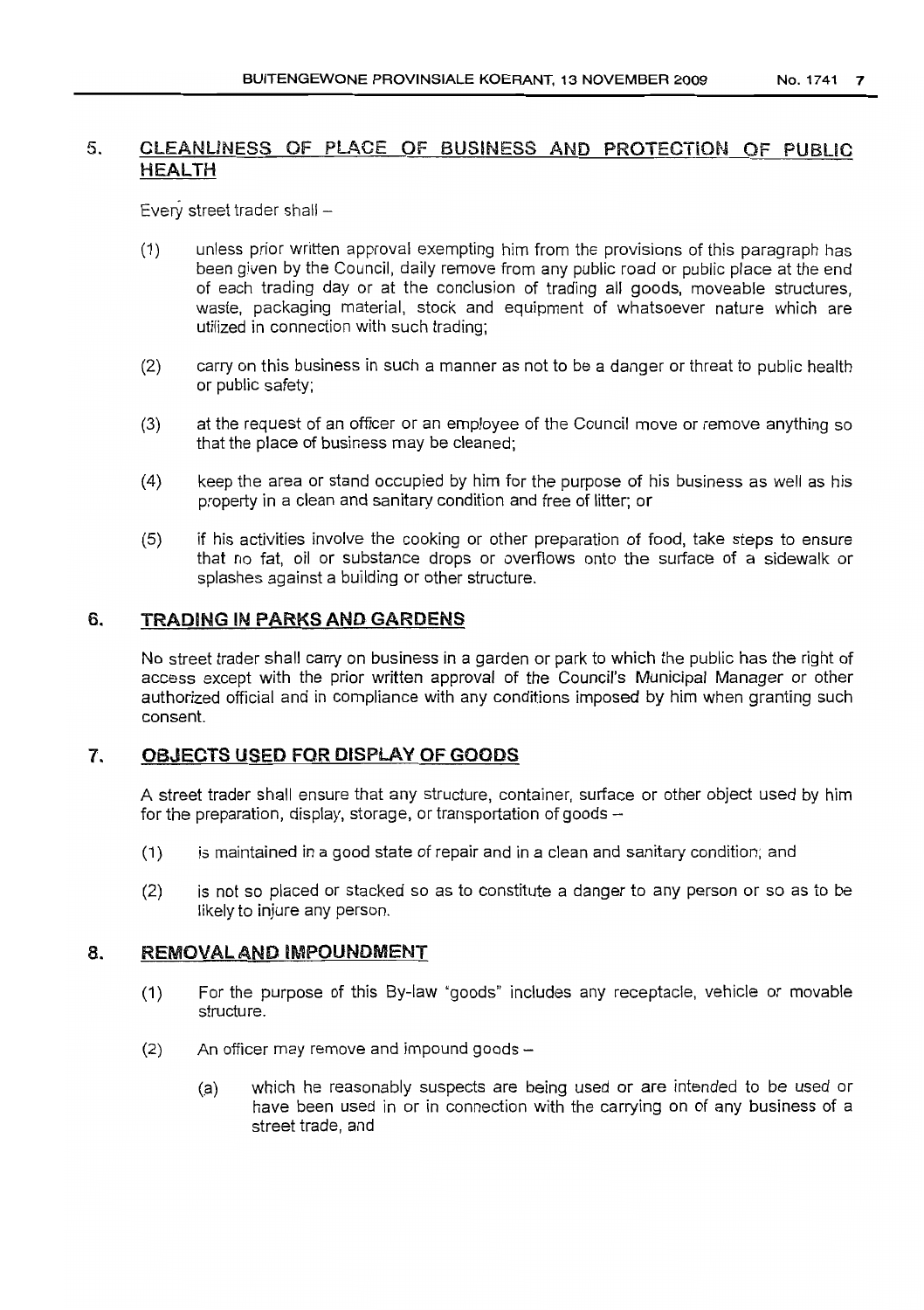- (b) which he finds at a place where the carrying on of such business is restricted in terms of section 4(h) or section 5 or prohibited in terms of sections 3(1) to (9) and which in his opinion constitutes an infringement of such provision, whether or not such goods are in the possession or under the control of any person at the time of such removal or impoundment.
- (3) Any officer acting in terms of subsection (2) shall
	- (a) except in the case of goods which have been left or abandoned, issue to the person carrying on the business of street trader a receipt of any goods so removed and impounded; and
	- (b) forthwith deliver any such goods to the authorized official.
- (4) Neither the Council nor a councillor, official, officer or employee of the Council shall be liable for any loss of or damage to any goods removed and impounded in terms of this section.

# **9. DISPOSAL OF IMPOUNDED GOODS**

- (1) Any perishable goods removed and impounded in terms of section 8(2) may at any time after the impoundment thereof be sold or destroyed by the Council and in the case of a sale of such foods the proceeds thereof, less any expenses incurred by the Council in connection with the removal, impoundment and sale of such goods, shall, upon presentation of the relevant receipt issued in terms of section 8(3)(a), be paid to the person who was the owner of such goods when such goods were impounded. If such owner fails to claim the said proceeds within three months of the date on which such goods were sold, such proceeds shall be forfeited to the Council.
- (2) The owner of any goods (other than perishable goods), dealt with by the Council in terms of subsection (1), impounded in terms of section 8(2) who wishes to claim the return of such goods shall, within a period of one month of the date of the impoundment of such goods, apply to the Council and shall present the relevant receipt issued in terms of section 8(3)(a), failing which such goods may be sold by the Council and in the event of sale of such goods the provisions of subsection (1) relating to the proceeds of a sale shall apply.
- (3) If the owner of any goods impounded in terms of section 8(2) claims the return of such goods from the Council and such owner is unable or refuses to refund any expenses incurred by the Council in connection with the removal and impoundment of such goods, such goods may be sold by the Council and proceeds of any sale of such goods less any such expenses and the cost of such sale shall be paid to such owner.
- (4) In the event of the proceeds of any sale of goods contemplated by this section not being sufficient to defray any expenses incurred by the Council in connection with the removal, impoundment and sale of such goods, the owner of such goods shall remain liable for so much of such expenses as is not defrayed by the proceeds of the sale of such goods.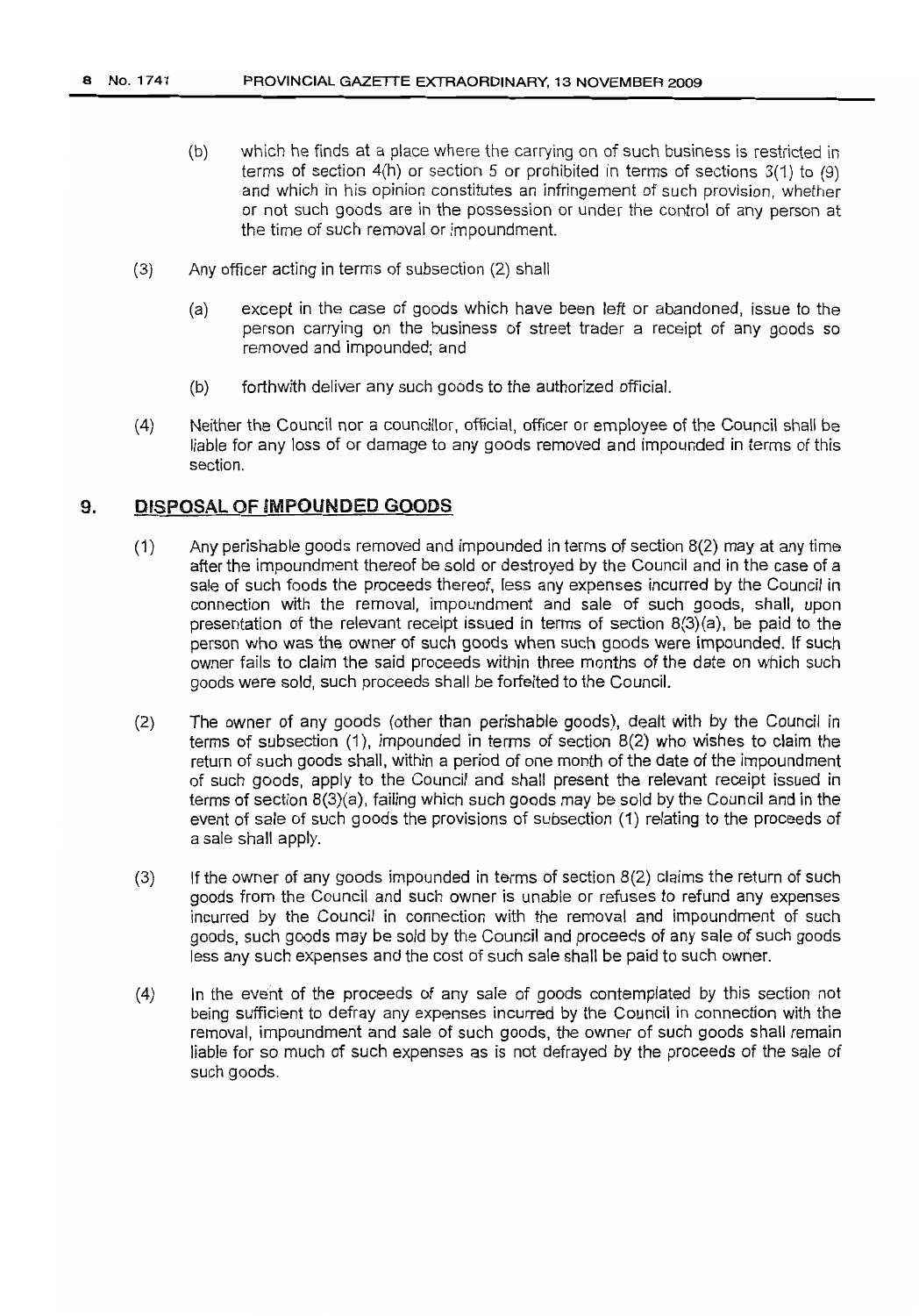# 10. GENERAL OFFENCES AND PENALTiES

- $(1)$  Any person who -
	- (a) contravenes or fails to comply with any provision of these By-laws;
	- (b) ignores, disregards or disobeys any notice, sign or marking displayed or erected for the purpose of these By-laws;
	- (c) contravenes or fails to comply with any approval or condition granted or imposed in terms of these By-laws;
	- (d) for the purpose of these By-laws make a false statement knowing it to be false in a material respect or deliberately furnishes false or misleading information to an authorized official or officer; or
	- (e) threatens, resists, interferes with or obstructs an authorized official, officer or employee of the Council in the performance of his powers, duties or functions under these By-laws, shall be guilty of an offence and on conviction be liable to a fine of R500.00 (Five Hundred Rand) or imprisonment for a period not exceeding 3 (three) months.
- (2) When an employee of a street trader performs any act or is guilty of any omission which constitutes an offence under these By-laws the employer shall be deemed to have performed the act or to be guilty of the omission himself and he shall be liable on conviction to the penalties mentioned in subsection (1) unless he can prove that -
	- (a) in performing the act or being guilty of the omission the employee was acting without his knowledge or permission;
	- (b) all reasonable steps were taken by him to prevent the act or omission; and
	- (c) it was not within the scope of the authority or the course of the employment of the employee to perform an act of the kind in question.
- (3) The fact that an employer issued instructions forbidding any act or omission referred to in subsection (2) shall not of itself be accepted as sufficient proof that he took all steps referred to in paragraph (b) of that subsection.
- (4) When an employer is by virtue of the provisions of subsection (2) liable for anything done or omitted by his employee, then that employee shall also be liable to prosecution for the offence.

# 11. PRESUMPTIONS

In any prosecution of a street trader for a contravention of these By-laws, the accused shall be deemed to know the provisions of these By-laws and to know that the offence with which he is charged is a contravention thereof.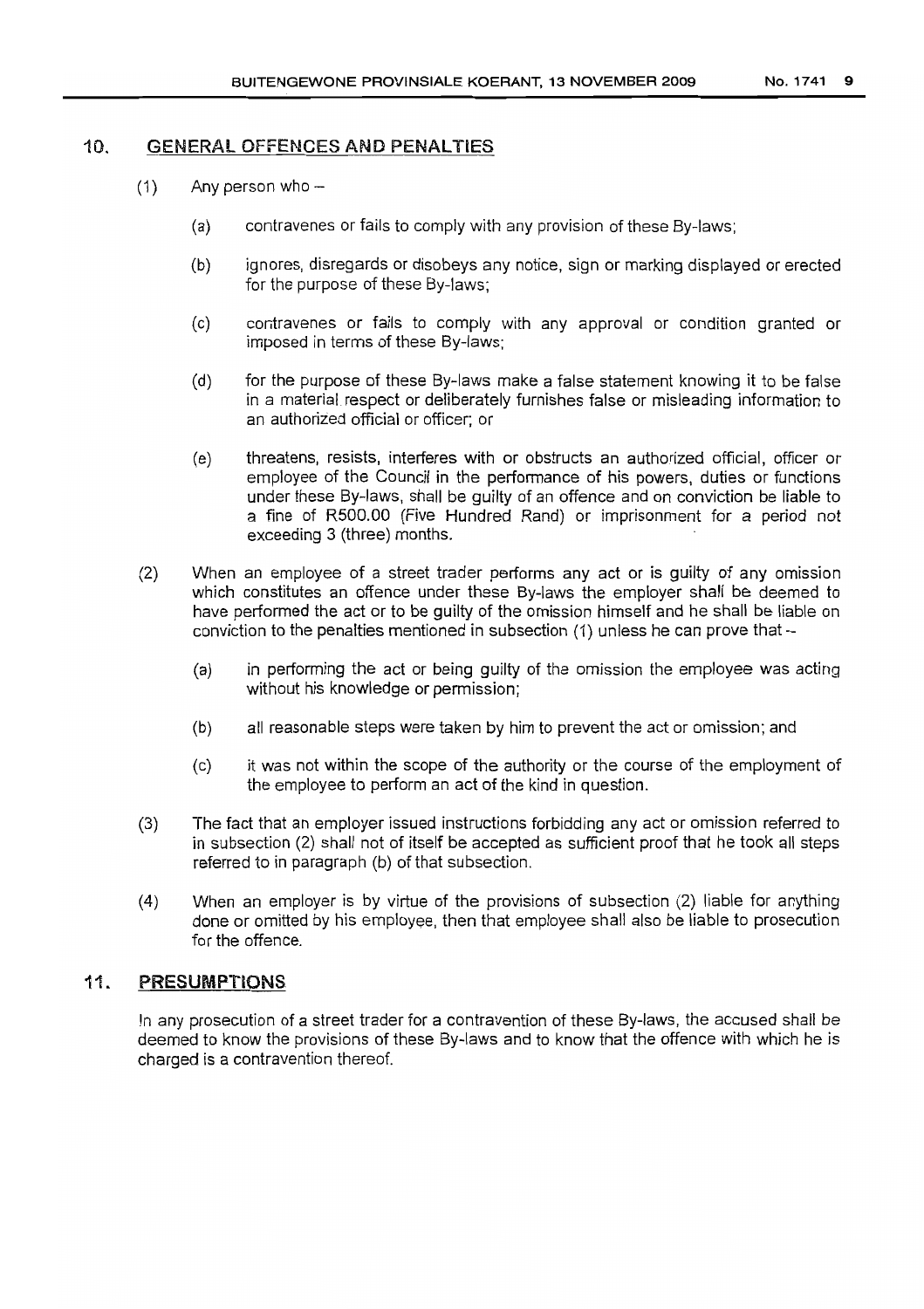# **12. APPLICATION**

The Council may by notice in the Provincial Gazette, determine that the provision of these Bylaws do not apply in certain areas within its area of jurisdiction from a date specified in the notice.

# **13. REPEAL**

The By-laws relating to Street Trading for theDIPALESENG: Local Municipality, are hereby repealed and replaced by these By-laws, which are to become effective on promulgation hereof.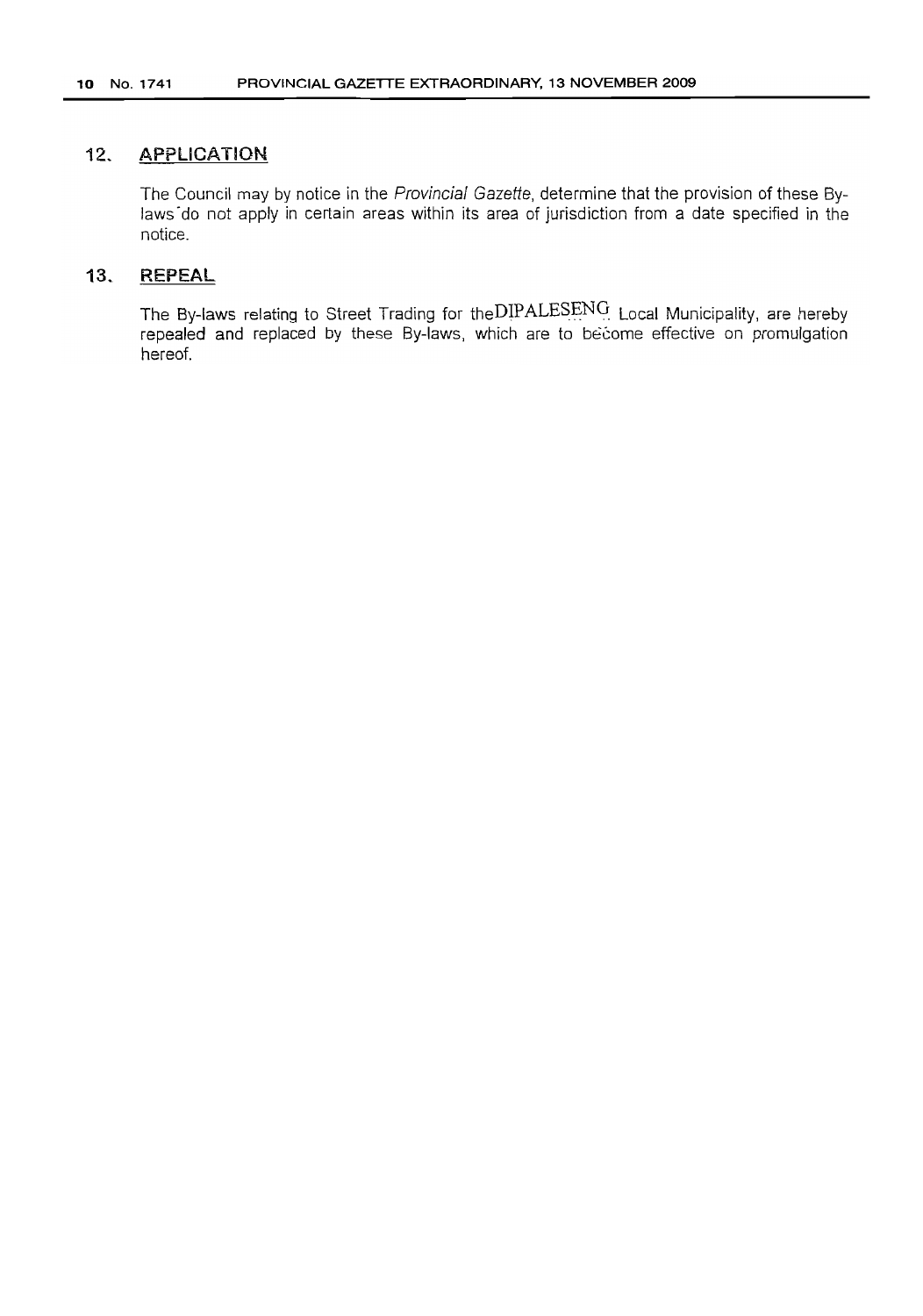# LOCAL AUTHORITY NOTICE 238

# DIPALESENG LOCAL MUNICIPALITY

# PROPERTY RATES BY-LAW

The Municipal Manager of Dipaleseng Local Municipality hereby, in terms of Section 6 of the Local Government: Municipal Property Rates Act, 2004 (No.6 of 2004), publishes the Property Rates By-law for the Dipaleseng Local Municipality, as approved by its Council as set out hereunder.

#### PURPOSEOF BY-LAW

To allow Council to exercise its power to value and impose rates on immovable properties located within its area of jurisdiction in such a manner that it will contribute to effective and economic service delivery to the entire community.

#### TABLE OF CONTENTS:

- 1. DEFINITIONS
- 2. PRINCIPLES
- 3. APPLICATION OF BY-LAW<br>4. PRINCIPLES APPLICABLE
- 4. PRINCIPLES APPLICABLE TO FINANCING OF SERVICES<br>5. CATEGORIES OF PROPERTY
- 5. CATEGORIES OF PROPERTY
- 6. CATEGORIES OF OWNERS<br>7. PROPERTIES USED FOR M
- PROPERTIES USED FOR MULTIPLE PURPOSES
- 8. DIFFERENTIAL RATING
- 9. **EXEMPTIONS AND IMPERMISSIBLE RATES**
- 10. REDUCTIONS<br>11. REBATES
- **REBATES**
- 12. PAYMENT OF RATES
- 13. ACCOUNTS TO BE FURNISHED<br>14. PHASING IN OF RATES
- 14. PHASING IN OF RATES<br>15. SPECIAL RATING AREA
- 15. SPECIAL RATING AREAS<br>16. FREQUENCY OF VALUAT
- 16. FREQUENCY OF VALUATION<br>17. COMMUNITY PARTICIPATION
- 17. COMMUNITY PARTICIPATION<br>18. REGISTER OF PROPERTIES
- 18. REGISTER OF PROPERTIES<br>19. REGULAR REVIEW PROCES
- 19. REGULAR REVIEW PROCESSES<br>20. SHORT TITLE
- SHORT TITLE
- 21. COMMENCEMENT

#### 1. Definitions

For the purpose of these by-laws any word or expression to which a meaning has been assigned in the Local Government: Municipal Property Rates Act, 2004 (Act NO.6 of 2004) shall bear the same meaning in these bylaws and unless the context indicates otherwise-

1.1 "Act" means the Local Government: Municipal Property Rates Act, 2004 (Act No. 6 of 2004);

1.2 "Agent", in relation to the owner of a property, means a person appointed by the owner of the property-

- (a) to receive rental or other payments in respect of the property on behalf of the owner; or (b) to make payments in respect of the property on behalf of the owner:
- to make payments in respect of the property on behalf of the owner;

1.3 "Agricultural purpose" in relation to the use of a property, includes the use of a property for the purpose of eco-tourism or for the trading in or hunting of game;

1.4 "Annually" means once every financial year;

#### "Category" 1.5

in relation to property, means a category of properties determined in terms of Section 7 of this policy; (a) and

(b) in relation to owners of properties, means a category of owners determined in terms of Section 8 of this policy.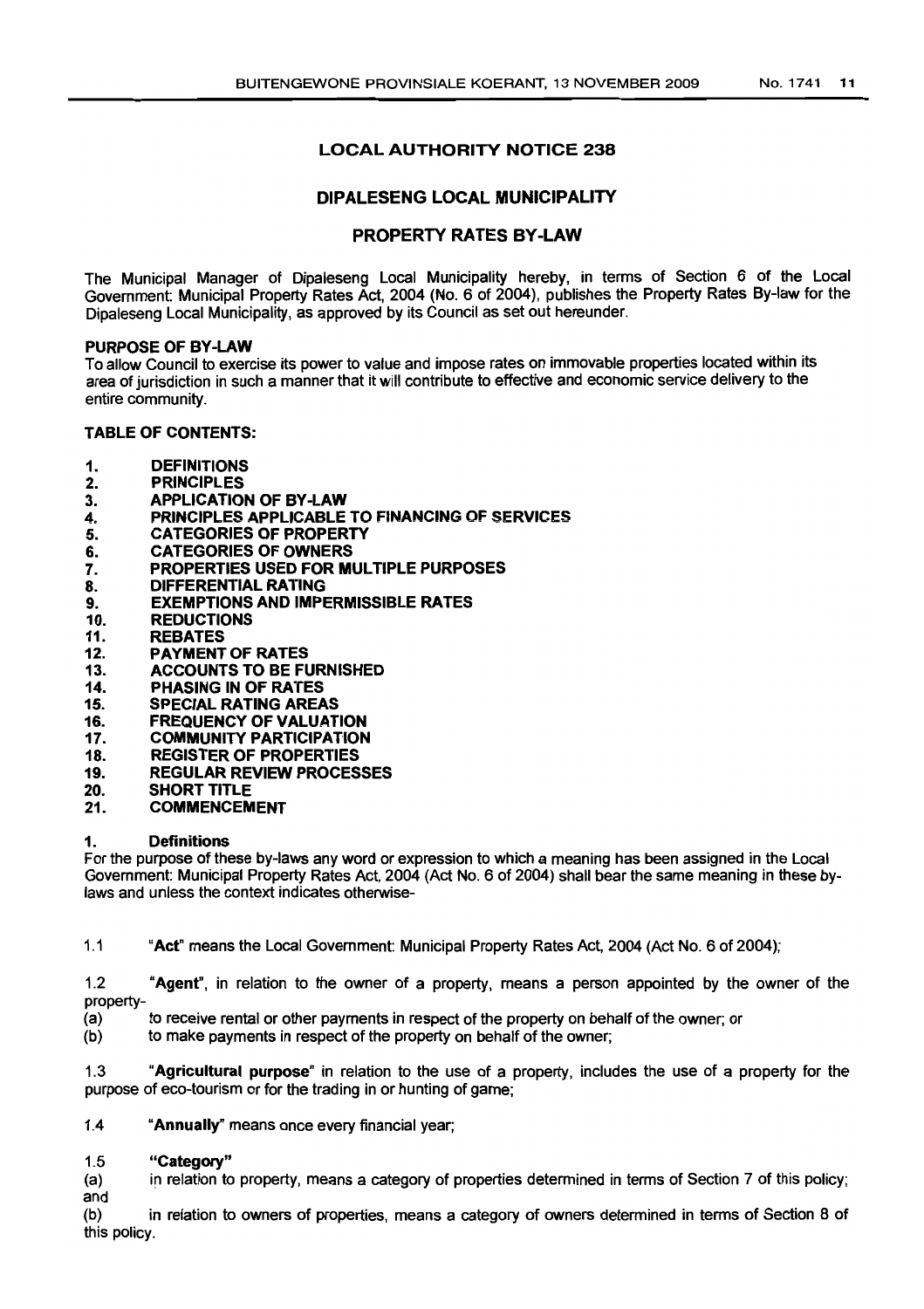1.6 "Child-headed household" means a household where the main caregiver of the said household is younger than 18 years of age. Child-headed household means a household headed by a child as defined in terms of section 28(3) of the Constitution.

1.7 "Definitions, words and expressions" as used in the Act are applicable to this policy document where ever it is used;

1.8 "Land reform beneficiary", in relation to a property, means a person who-

(a) acquired the property through -

(i) the Provision of Land and Assistance Act, 1993 (Act No. 126 of 1993); or

 $(iii)$  the Restitution of Land Rights Act, 1994 (Act No. 22 of 1994);<br>(b) holds the property subject to the Communal Property Associa

holds the property subject to the Communal Property Associations Act, 1996 (Act No 28 of 1996);

(c) holds or acquires the property in terms of such other land tenure reform legislation as may pursuant to section 25(6) and (7) of the Constitution (Act No.108 of 1996) be enacted after this Act has taken effect;

1.9 "Land tenure right" means an old order right or a new order right as defined in section 1 of the Communal Land Rights Act, 2004 (Act No.11 of 2004);

1.10 "Municipality" means the Local Municipality of Dipaleseng;

1.11 "Newly Rateable property" means any rateable property on which property rates were not levied before the end of the financial year preceding the date on which this Act took effect, excluding -

(a) a property which was incorrectly omitted from a valuation roll and for that reason was not rated before that date; and

(b) a property identified by the Minister by notice in the Gazette where the phasing-in of a rate is not justified;

1.12 "**Owner**"-<br>(a) in relation in relation to a property referred to in paragraph (a) of the definition of "property", means a person in whose name ownership of the property is registered;

(b) in relation to a right referred to in paragraph (b) of the definition of "property", means a person in whose name the right is registered:

(c) in relation to a land tenure right referred to in paragraph (c) of the definition of "property", means a person in whose name the right is registered or to whom it was granted in terms of legislation; or (d) in relation to public service infrastructure referred to in paragraph (d) of the definition

in relation to public service infrastructure referred to in paragraph (d) of the definition of "property", means the organ of state which owns or controls that public service infrastructure as envisaged in the definition of "publicly controlled",

provided that a person mentioned below may for the purposes of this Act be regarded by a municipality as the owner of a property in the following cases:-

(i) a trustee, in the case of a property in a trust excluding state trust land;

(ii) an executor or administrator, in the case of a property in a deceased estate;

(iii) a trustee or liquidator, in the case of a property in an insolvent estate or in

(iv) a judicial manager, in the case of a property in the estate of a person under

(v) a curator, in the case of a property in the estate of a person under curatorship;

(vi) a person in whose name a usufruct or other personal servitude is registered, in the case of a property that is subject to a usufruct or other personal servitude;

(vii) a lessee, in the case of a property that is registered in the name of a municipality and is leased by it; or<br>(viii)

a buyer, in the case of a property that was sold by a municipality and of which possession was given to the buyer pending registration of ownership in the name of the buyer;

1.13 "Privately owned towns serviced by the owner" means single properties, situated in an area not ordinarily being serviced by the municipality, divided through sub division or township establishment into (ten or more) full title stands and/ or sectional units and where all rates related services inclusive of installation and maintenance of streets, roads, sidewalks, lighting, storm water drainage facilities, parks and recreational facilities are installed at the full cost of the developer and maintained and rendered by the residents of such estate.

#### 1.14 "Property" means -

(a) immovable property registered in the name of a person, including, in the case of a sectional title scheme, a sectional title unit registered in the name of a person;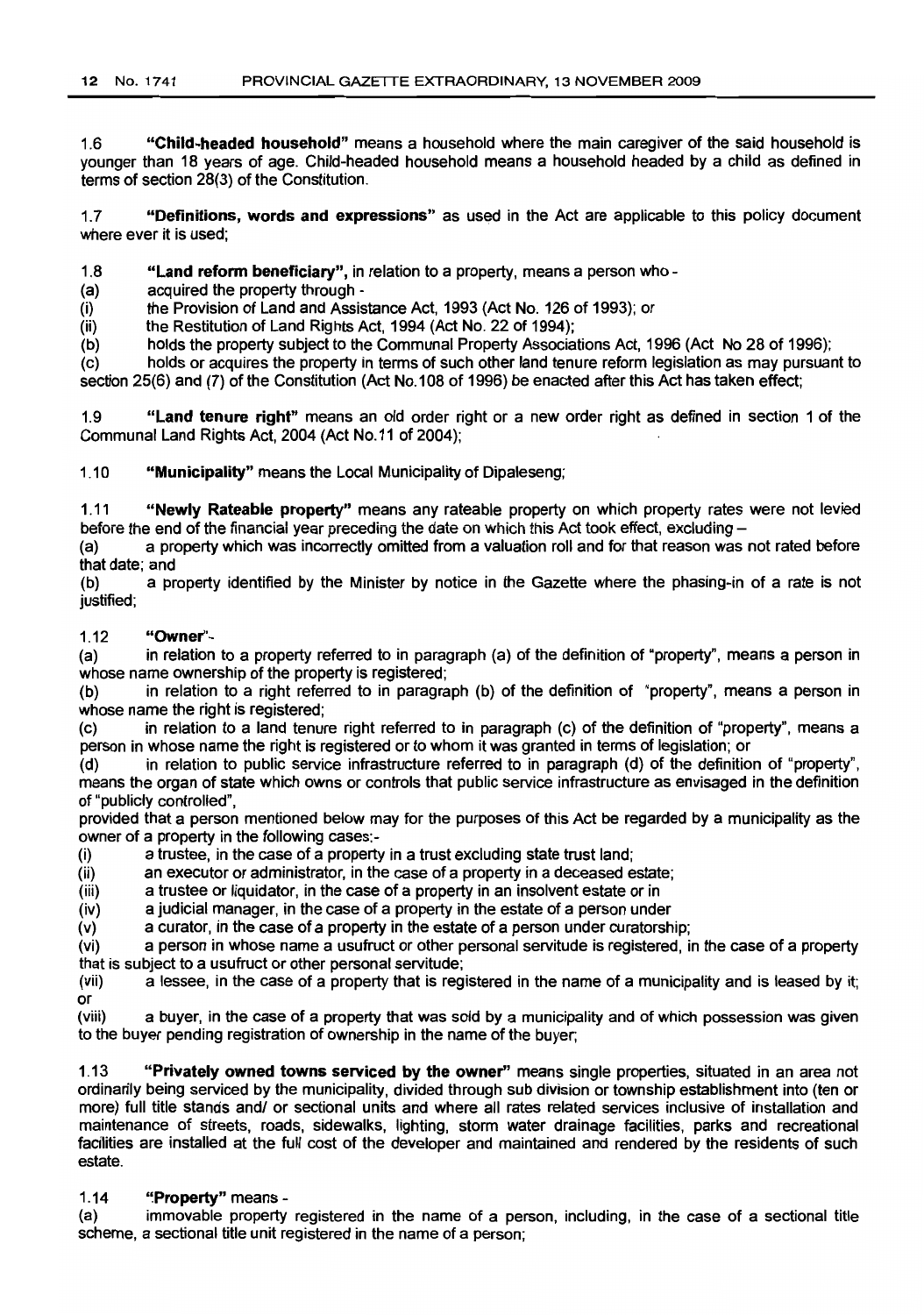(b) a right registered against immovable property in the name of a person, excluding a mortgage bond registered against the property;

(c) a land tenure right registered in the name of a person or granted to a person in terms of legislation; or (d)

public service infrastructure.

1.15 "Public service infrastructure" means publicly controlled infrastructure of the following kinds:

(a) national, provincial or other public roads on which goods, services or labour move across a municipal boundary;

(b) water or sewer pipes, ducts or other conduits, dams, water supply reservoirs, water treatment plants or water pumps forming part of a water or sewer scheme serving the public;

(c) power stations, power substations or power lines forming part of an electricity scheme serving the public;

(d) gas or liquid fuel plants or refineries or pipelines for gas or liquid fuels, forming part of a scheme for transporting such fuels;

(e) railway lines forming part of a national railway system;

(f) communication towers, masts, exchanges or lines forming part of a communications system serving the public;

(g) runways or aprons at national or provincial airports;

(h) breakwaters, sea walls, channels, basins, quay walls, jetties, roads, railway or infrastructure used for the provision of water, Ijghts, power, sewerage or similar services of ports, or navigational aids comprising lighthouses, radio navigational aids, buoys, beacons or any other device or system used to assist the safe and efficient navigation of vessels;

(i) any other publicly controlled infrastructure as may be prescribed; or

(j) rights of way, easements or servitudes in connection with infrastructure mentioned in paragraphs (a) to (i).

1.16 "Residential property" means improved property that:-

(a) is used predominantly (60% or more) for residential purposes including any adjoining property registered in the name of the same owner and used together with such residential property as if it were one property. Any such grouping shall be regarded as one residential property for rate rebate or valuation reduction purposes.

(b) Is a unit registered in terms of the Sectional Title Act and used predominantly for residential purposes.

(c) Is owned by a share-block company and used solely for residential purposes.

(d) Is a residence used for residential purposes situated on property used for or related to educational purposes.

(e) Retirement schemes and life right schemes used predominantly (60% or more) for residential purposes.

And specifically exclude hostels, flats, old age homes, guest houses and vacant land irrespective of its zoning or intended use.

1.17 "Rural communal settlements" means the residual portion of rural communal land excluding identifiable and rateable entities within the property and excluding State Trust Land and land reform beneficiaries as defined in the Act.

1.18 "state trust land" means land owned by the state-

(a) in trust for persons communally inhabiting the land in terms of a traditional system of land tenure;

(b) over which land tenure rights were registered or granted; or

(c) 1994). which is earmarked for disposal in terms of the Restitution of Land Rights Act, 1994 (Act No. 22 of

1.19 In this by-law, words used in the masculine gender include the feminine, the singular includes the plural and vice versa.

# 2. Principles

2.1 Rates will be levied in accordance with the Act as an amount in the rand based on the market value of all rateable property contained in the municipality's valuation roll and supplementary valuation roll.

2.2 The municipality will differentiate between various categories of property and categories of owners of property as contemplated in clause 5 and 6 of this by-law.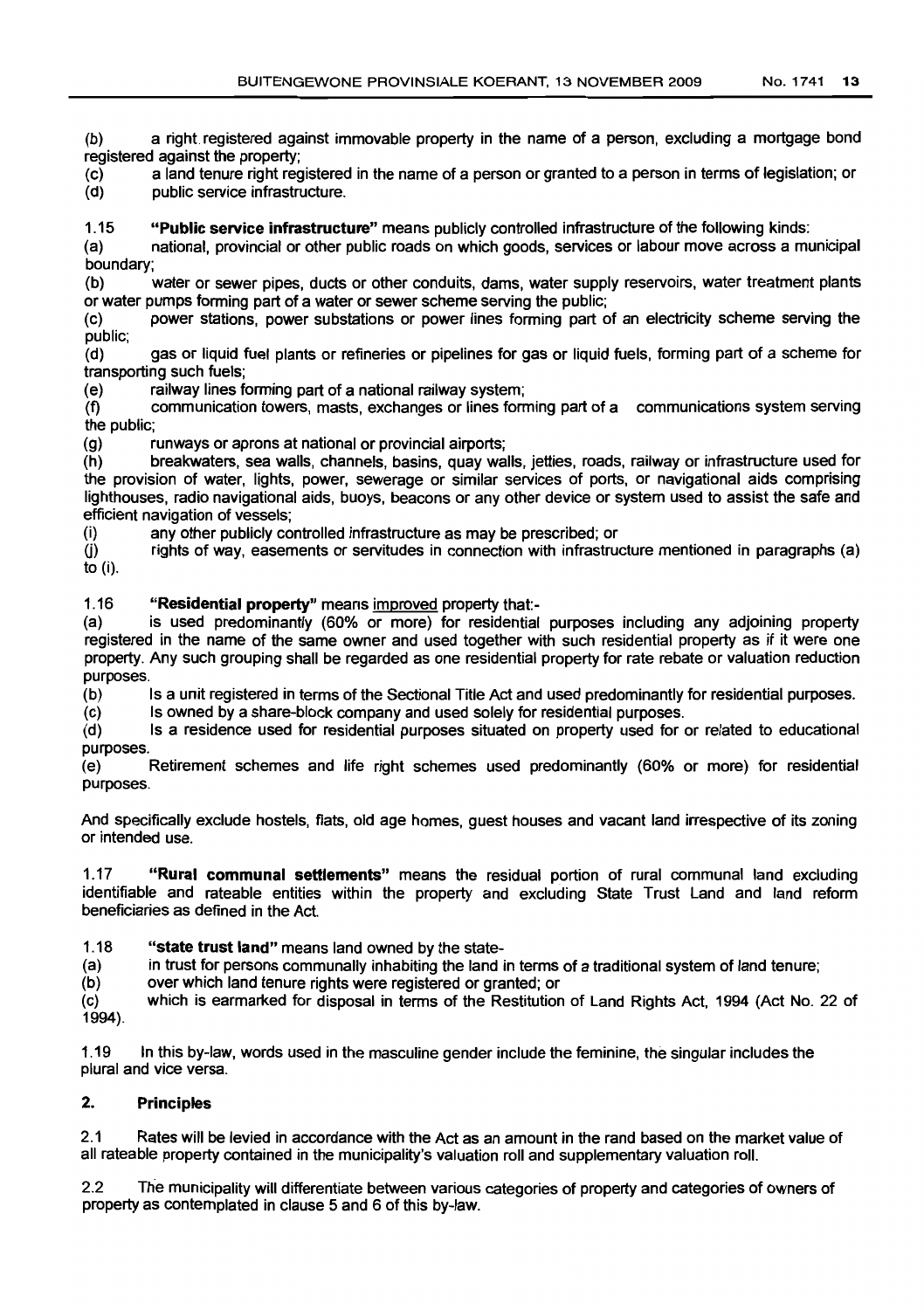2.3 Some categories of property and categories of owners will be granted relief from rates.

2.4 The municipality will not grant relief in respect of payments for rates to any category of owners or properties, or to owners of properties on an individual basis.

2.5 There will be no phasing in of rates based on the new valuation roll, except as prescribed by legislation and in accordance with clause 14 of this by-law.

2.6 The municipality's rates policy will be based on the following principles:

(a) Equity

The municipality will treat all ratepayers with similar properties the same.

(b) Affordability

The ability of a person to pay rates will be taken into account by the municipality. In dealing with the poor/indigent ratepayers the municipality will provide relief measures through exemptions, reductions or rebates and cross subsidy from the equitable share allocation.

(c) Sustainability

Rating of property will be implemented in a way that

i. it supports sustainable local government by providing a stable and buoyant revenue source within the discretionary control of the municipality;

ii. Supports local, social and economic development; and

iii. Secures the economic sustainability of every category of ratepayer.

(d) Cost efficiency

Rates will be based on the value of all rateable property and will be used to fund community and subsidised services after taking into account surpluses generated on trading (water, electricity) and economic (refuse removal, sewerage disposal) services and the amounts required to finance exemptions, rebates, reductions and phasing-in of rates as approved by the municipality from time to time.

#### 3. Application of By-law

3.1 Where this by-law contradicts national legislation, such legislation has preference over this by-law. The Municipal Manager shall bring such conflicts immediately to the attention of the municipality once he becomes aware of such conflicts and will propose changes to the municipality's by-laws to eliminate such conflicts.

3.2 If there is any conflict between this by-law and the Property Rates policy of the municipality, this bylaw will prevail.

3.3 In imposing the rate in the rand for each annual operating budget component, the municipality shall grant exemptions, rebates and reductions to the categories of properties and categories of owners.

#### 4. Principles applicable to financing services

4.1 The municipal manager or his/her nominee must, subject to the guidelines provided by the National Treasury and Executive Committee of the municipality, make provision for the following classification of services:-

- (a) Trading services
- i. Water
- ii. Electricity
- (b) Economic services
- Refuse removal.
- ii. Sewerage disposal.
- (c) Community and subsidised services

These include all those services ordinarily being rendered by the municipality excluding those mentioned in 4.1 (a) and (b).

4.2 Trading and economic services as referred to in clauses (a) and (b) must be ring fenced and financed from service charges while community and subsidised services referred to in clause (c) will be financed from surpluses on trading and economic services, regulatory fees, rates and rates related income.

### 5. Categories of property

5.1 Different rates may be levied in respect of the categories of rateable properties as determined by the municipality's rates policy.

5.2 Such rates wilt be determined on an annual basis during the compilation of the municipality's budget.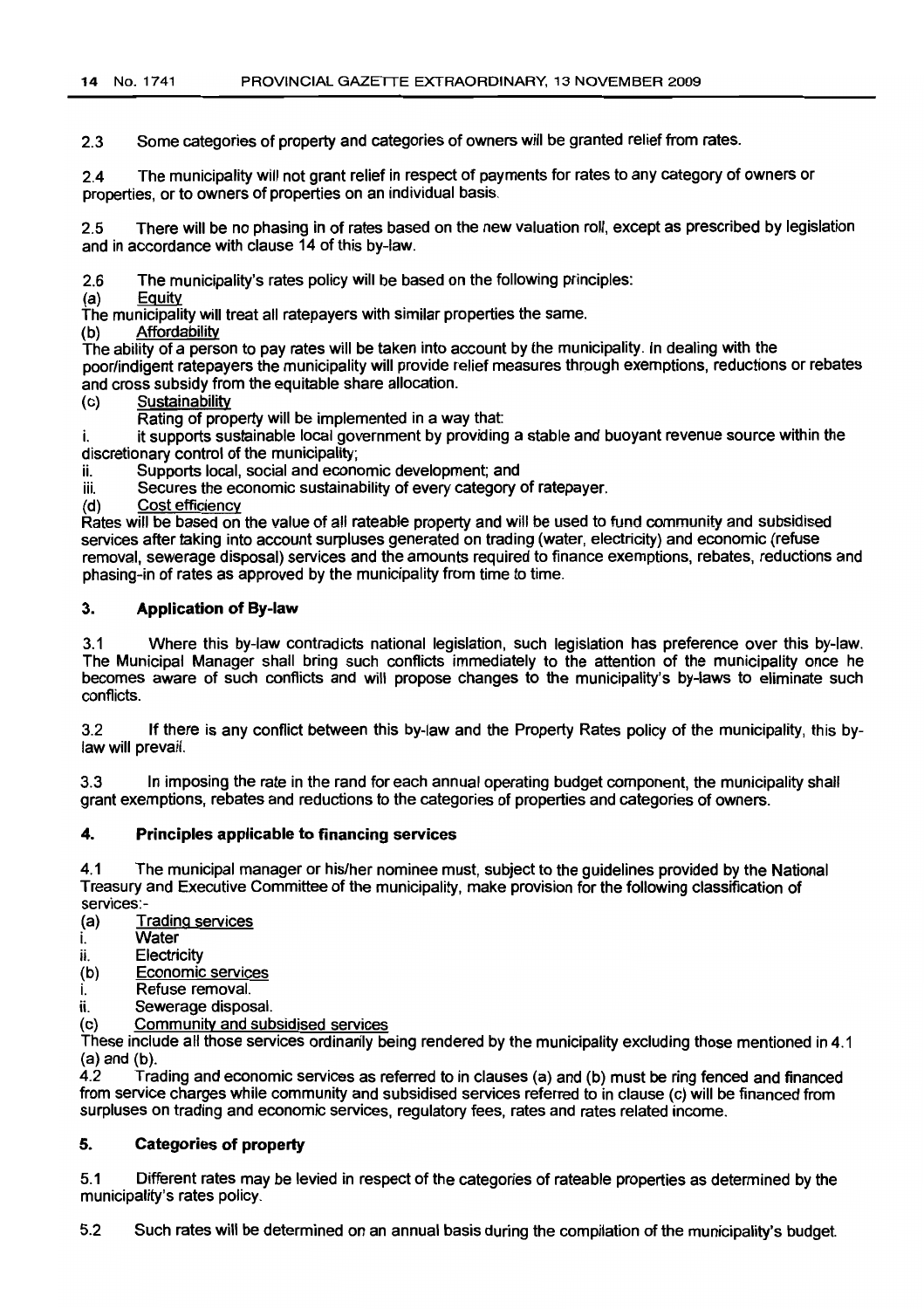5.3 In determining the category of a property referred to in 5.1 the municipality shall take into consideration the dominant use of the property regardless the formal zoning of the property;

5.4 Properties used for multiple purposes shall be categorised and rated as provided for in section 9 of the Act and as more fully described in clause 7 of this by-law.

# 6. Categories of owners

6.1 For the purpose of granting exemptions, reductions and rebates in terms of clause 9, 10 and 11 respectively the following categories of owners of properties are determined:

(a) Those owners who qualify and who are registered as indigents in terms of the adopted indigent policy of the municipality;

(b) Pensioners who do not qualify as indigents in terms of the adopted indigent policy of the municipality but whose total monthly income is less than the amount annually determined by the municipality in its budget; (c) Owners of property situated within an area affected by-

i. a disaster within the meaning of the Disaster Management Act, 2002 (Act No. 57 of 2002); or

ii. serious adverse social or economic conditions.

(d) Owners of residential properties with a market value below the amount as determined annually by the municipality in its budget;

(e) Owners of properties situated in "privately owned towns" as determined by the municipality's rates policy;<br>(f)

Owners of agricultural properties as determined by the municipality's rates policy; and

 $(g)$  Child headed families where any child of the owner or child who is a blood relative of the owner of the property, is responsible for the care of siblings or parents of the household.

# 7. Properties used for multiple purposes

7.1 Rates on properties used for multiple purposes will be levied by the "dominant use of the property".

# 8. Differential rating

8.1 Criteria for differential rating on different categories of properties will be according to-<br>(a) The nature of the property including its sensitivity to rating e.g. agricultural properties

The nature of the property including its sensitivity to rating e.g. agricultural properties used for agricultural purposes.

(b) The promotion of social and economic development of the municipality.

8.2 Differential rating among the various property categories will be done by way of setting different cent amount in the rand for each property category; and

8.3 by way of reductions and rebates as provided for in the municipality's rates policy document.

# 9. Exemptions and Impermissible Rates

9.1 Categories of property and categories of owners as determined by the municipality's rates policy on an annual basis will be exempted from paying rates.

9.2 Conditions determined by the rates policy will be applied accordingly.

9.3 Exemptions will automatically apply where no applications are required.

9.4 Rates may not be levied by the municipality on properties prescribed in Section 17(1) of the Municipal Property Rates Act, 2004.

9.5 Public Benefit Organisations performing a specific public benefit activity and registered in terms of the Income Tax Act, 1962 (No 58 of 1962) for tax reduction because of those activities, may apply for exemption of property rates, on conditions as determined by the municipality's rates policy.

9.6 The municipality retains the right to refuse the exemption if the details supplied in the application form were incomplete, incorrect or false.<br>9.7 The extent of the exemption

The extent of the exemptions implemented will annually be determined by the municipality and it must be included in the annual budget.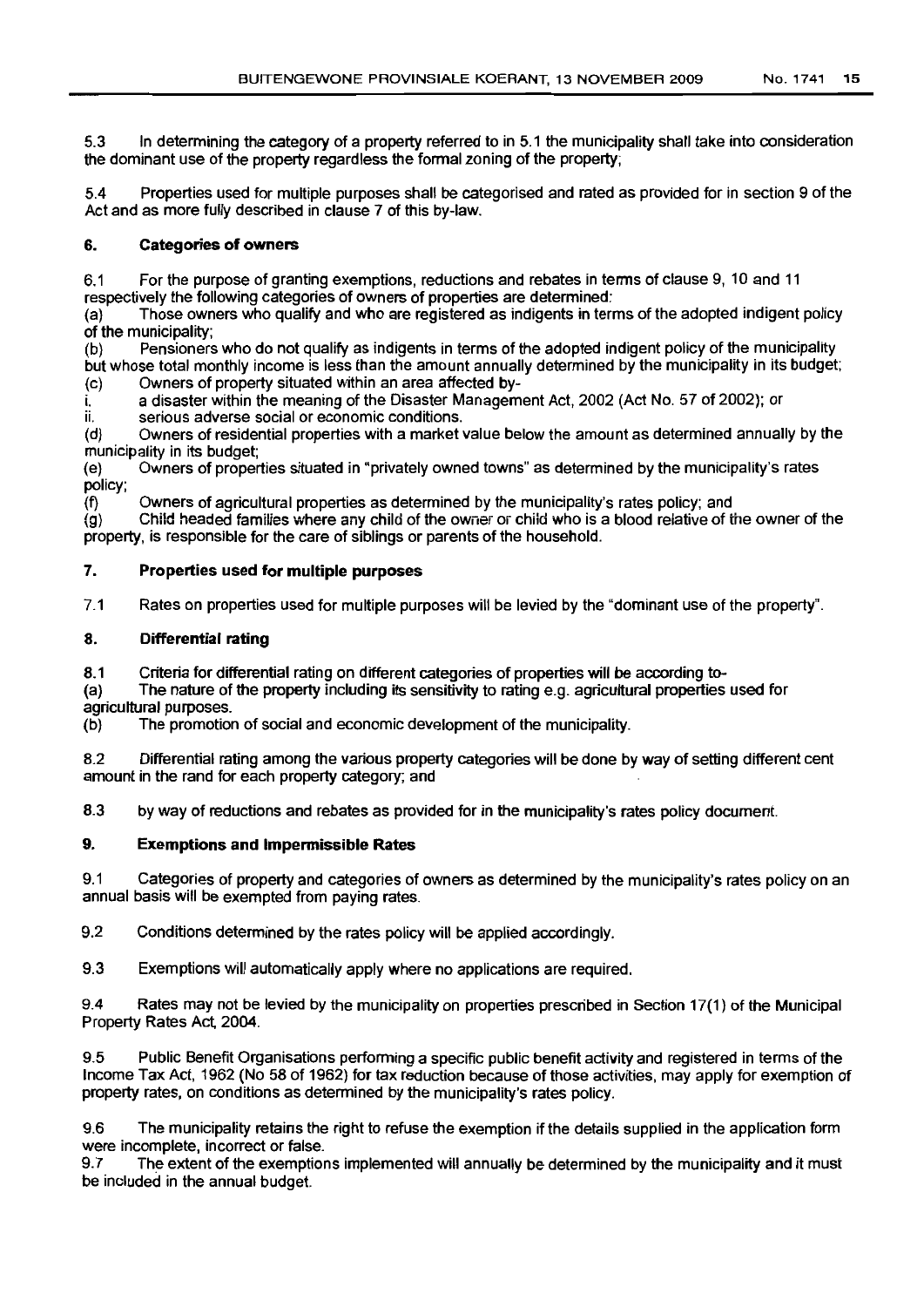#### 10. Reductions

10.1 Reductions as contemplated in section 15 of the Act will be considered on an ad-hoc basis in the event of the following:

10.1.1 Partial or total destruction of a property.

10.1.2 Disasters as defined in the Disaster Management Act, 2002 (Act 57 of 2002).

10.2 The following conditions shall be applicable in respect of 10.1:-

10.2.1 The owner referred to in 10.1.1 shall apply in writing for a reduction and the onus will rest on such applicant to prove to the satisfaction of the municipality that his property has been totally or partially destroyed. He/she will also have to indicate to what extent the property can still be used and the impact on the value of the property.

10.2.2 Property owners will only qualify for a rebate if affected by a disaster as referred to in the Disaster Management Act, 2002 (Act No. 57 of 2002).

10.2.3 A maximum reduction determined annually by the municipality will be allowed in respect of both 10.1.1 and 10.1.2.

10.2.4 An ad-hoc reduction will not be given for a period in excess of 6 months, unless the municipality gives further extension on application.

10.2.5 If rates were paid in advance prior to granting of a reduction the municipality will give credit to such an owner as from the date of reduction until the date of lapse of the reduction or the end of the period for which payment was made whichever occurs first.

#### 11. Rebates

11.1. Categories of property

11.1.1 The municipality may grant rebates to categories of property as determined in the municipality's rates policy.

11.2 Categories of owners

11.2.1 The municipality may grant rebates to categories of owners as determined annually in the municipality's rates policy.

11.3 Conditions determined by the rates policy will be applied accordingly.

11.4 Applications for rebates must reach the municipality before the date determined by the property policy, preceding the start of the new municipal financial year for which relief is sought.

11.5 The municipality retains the right to refuse rebates if the details supplied in the application form were incomplete, incorrect or false.

11.6 Properties with a market value below a prescribed valuation level of an amount determined annually by the Municipality may, instead of a rate being determined on the market value, be rated a uniform fixed amount per property.

11.7 The extent of the rebate in terms of 11.1, 11.2 and 11.6 will annually be determined by the municipality and it must be included in the annual budget.

#### 12. Payment of rates

12.1 Council may levy assessment rates: -

(a) On a monthly basis or less regular as determined by the Municipal Finance Management Act,(No.56 of 2003) or

(b) Annually, as agreed with the owner of the property.

12.2 The municipality shall determine the due dates for payments in monthly installments and the single annual payment and this date shall appear on the accounts forwarded to the owner/ tenant/ occupants/ agent.

12.3 Rates payable on an annual basis will be subject to a discount of 5% if paid in full on or before 30 September of each year.

12.4 Interest on arrears rates, whether payable on or before 30 September or in equal monthly instalments, shall be calculated in accordance with the provisions of the Credit Control and Debt Collection Policy of the Municipality.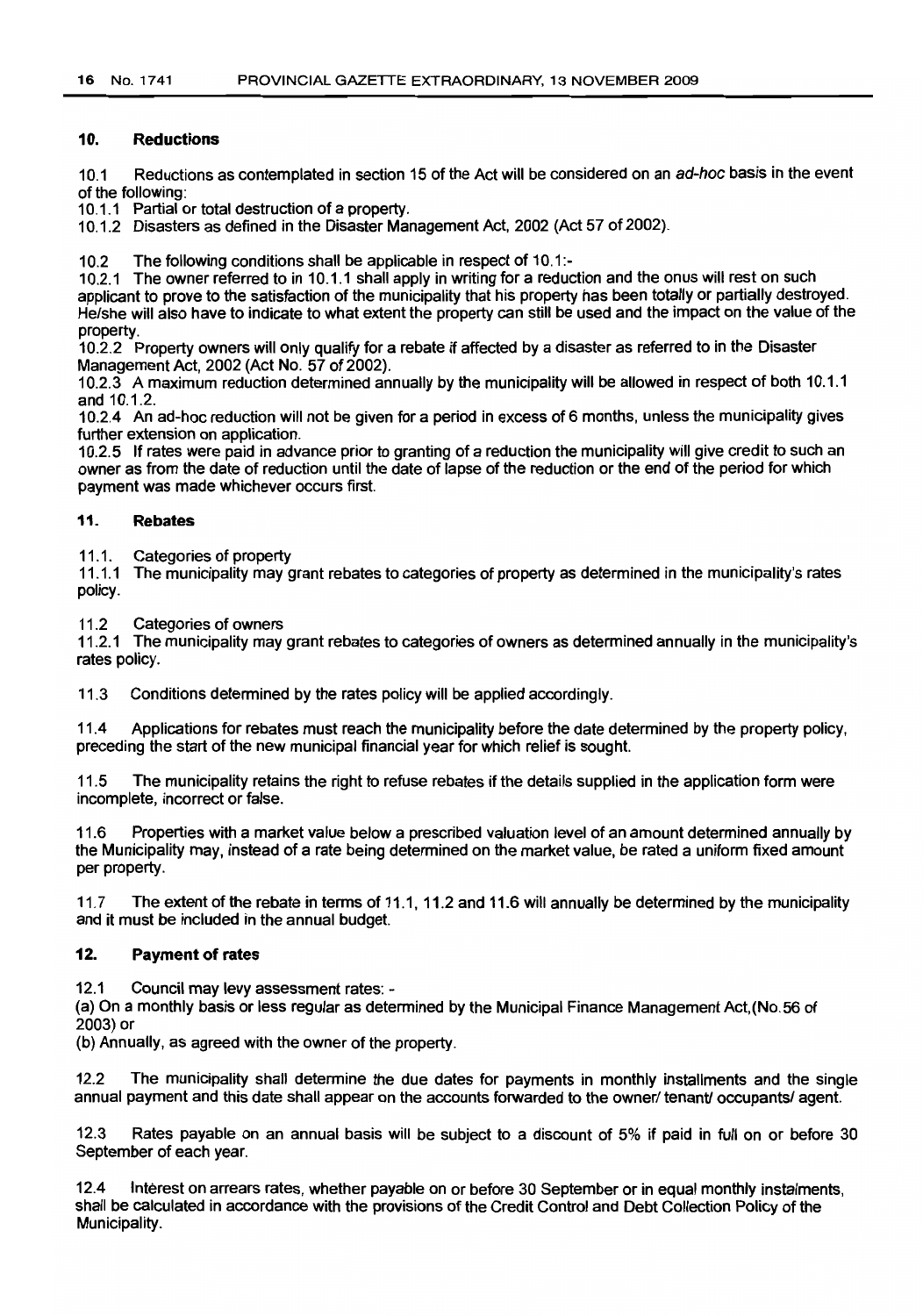12.5 If a property owner who is responsible for the payment of property rates in terms of the rates policy, fails to pay such rates in the prescribed manner, it will be recovered from him/her in accordance with the provisions of the Credit Control and Debt Collection By-law of the Municipality.

12.6 Arrears rates shall be recovered from tenants, occupiers and agents of the owner, in terms of section 28 and 29 of the Act and the Municipality's credit control en debt collection by-law.

12.7 Where the rates levied on a particular property have been incorrectly determined, whether because of an error or omission on the part of the municipality or false information provided by the property owner concerned or a contravention of the permitted use to which the property concerned may be put, the rates payable shall be appropriately adjusted for the period extending from the date on which the error or omission is detected back to the date on which rates were first levied in terms of the current valuation roll.

12.8 In addition, where the error occurred because of false information provided by the property owner or as a result of a contravention of the permitted use of the property concerned, interest on the unpaid portion of the adjusted rates payable shall be levied at the maximum rate permitted by prevailing legislation.

#### 13. Accounts to be furnished

13.1 The municipality will furnish each person liable for the payment of rates with a written account, which will specify:

- (i) the amount due for rates payable,
- $\overrightarrow{(ii)}$  the date on or before which the amount is payable,  $(iii)$  how the amount was calculated,
- $(iii)$  how the amount was calculated,<br> $(iv)$  the market value of the property,
- $(iv)$  the market value of the property, and  $(v)$  rebates, exemptions, reductions or ph
- rebates, exemptions, reductions or phasing-in, if applicable.

13.2 A person liable for payment of rates remains liable for such payment, whether or not such person has received a written account from the municipality. If the person concerned has not received a written account, he/she must make the necessary enquiries with the municipality.

13.3 In the case of joint ownership the municipality shall consistently, in order to minimise costs and unnecessary administration, recover rates from one of the joint owners only provided that it takes place with the consent of the owners concerned.

#### 14. Phasing in ofrates

14.1 The rates to be levied on newly rateable property shall be phased in as explicitly provided for in section 21 of the Act.

- 14.2 The phasing-in discount on the properties referred to in section 21 shall be as follows:<br>First year : 75% of the relevant rate:
	-
	- First year : 75% of the relevant rate;<br>• Second year : 50% of the relevant rate: • Second year : 50% of the relevant rate; and<br>• Third year : 25% of the relevant rate.
	- : 25% of the relevant rate.

14.3 No rates shall be levied on newly rateable properties that are owned and used by organisations conducting activities that are beneficial to the public and that are registered in terms of the Income Tax Act for those activities, during the first year. The phasing-in discount on these properties shall be as indicated below:-<br>First year :100% of the relevant rate:

- First year :100% of the relevant rate;<br>• Second year : 75% of the relevant rate;
- Second year : 75% of the relevant rate;
- Fhird year : 50% of the relevant rate; and<br>Fourth year : 25% of the relevant rate.
- : 25% of the relevant rate.

#### 15. Special rating areas

15.1 The municipality will, whenever deemed necessary, by means of a formal Council resolution determine special rating areas in consultation with the relevant communities as provided for in section 22 of the Act.

15.2 The following matters shall be attended to in consultation with the committee referred to in clause 15.3 whenever special rating is being considered:

15.2.1 Proposed boundaries of the special rating area;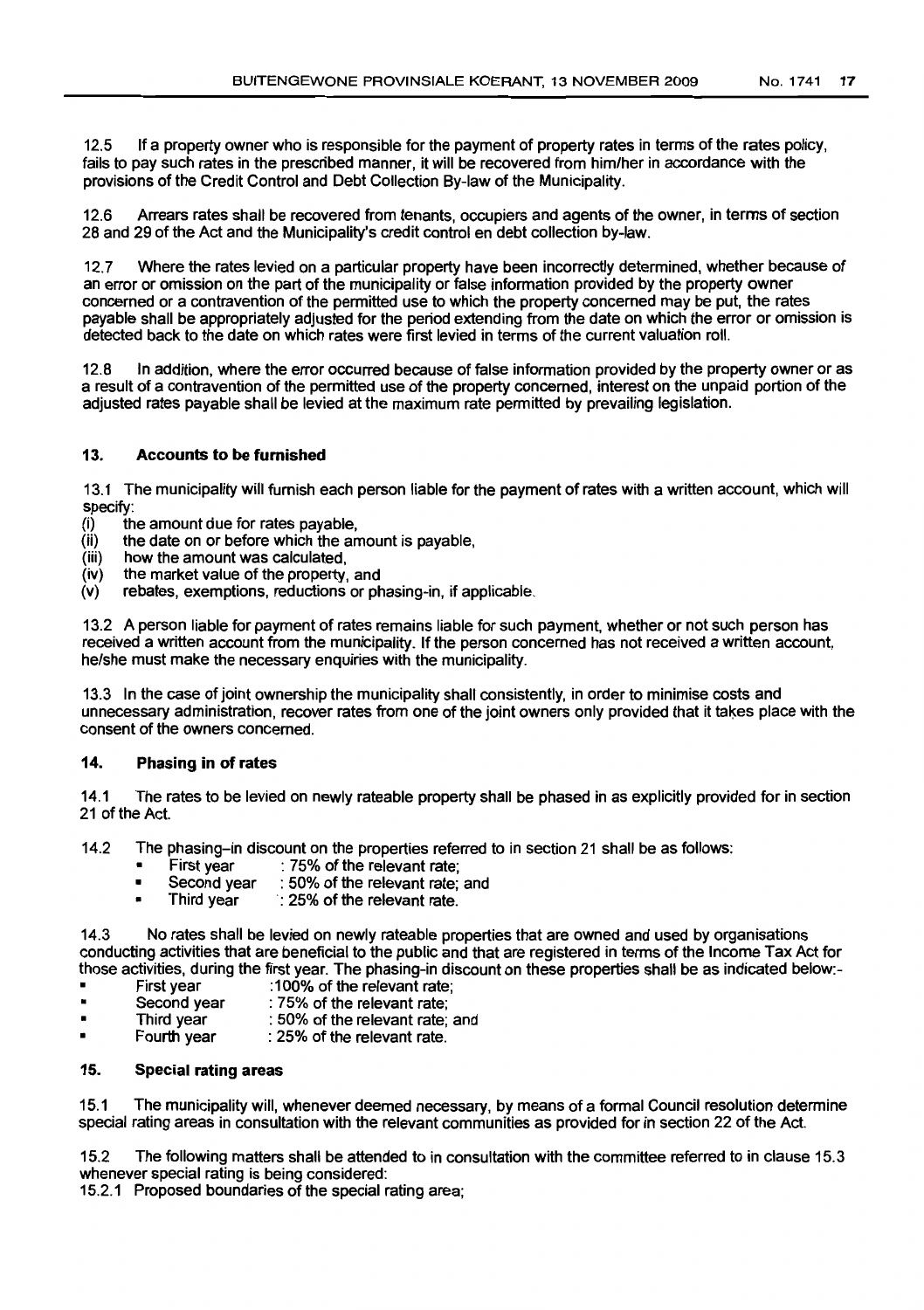15.2.2 Statistical data of the area concerned giving a comprehensive picture of the number of erven with its zoning, services being rendered and detail of services such as capacity, number of vacant erven and services that are not rendered;

- 15.2.3 Proposed improvements clearly indicating the estimated costs of each individual improvement;
- 15.2.4 Proposed financing of the improvements or projects;
- 15.2.5 Priority of projects if more than one;
- 15.2.6 Social economic factors of the relevant community;
- 15.2.7 Different categories of property;
- 15.2.8 The amount of the proposed special rating;
- 15.2.9 Details regarding the implementation of the special rating;
- 15.2.10 The additional income that will be generated by means of this special rating.

15.3 A committee consisting of 6 members of the community residing within the area affected will be established to advise and consult the municipality in regard to the proposed special rating referred to above. This committee will be elected by the inhabitants of the area concerned who are 18 years of age or older. No person under the age of 18 may be elected to serve on the committee. The election of the committee will happen under the guidance of the Municipal Manager. The committee will serve in an advisory capacity only and will have no decisive powers.

15.4 The required consent of the relevant community shall be obtained in writing or by means of a formal voting process under the chairmanship of the Municipal Manager. A majority shall be regarded as 50% plus one of the households affected. Each relevant household, l.e, every receiver of a monthly municipal account, will have 1 vote only.

15.5 In determining the special additional rates the municipality shall differentiate between different categories as referred to in clause 5.

15.6 The additional rates levied shall be utilised for the purpose of improving or upgrading of the specific area only and not for any other purposes whatsoever.

15.7 The municipality shall establish separate accounting and other record-keeping systems for the identified area and the households concerned shall be kept informed of progress with projects and financial implications on an annual basis.

#### 16. Frequency of valuation

16.1 The municipality shall prepare a new valuation roll every 4 (four) years.

16.2 The municipality, under exceptional circumstances, may request the MEC for Local Government and Housing in the province to extend the validity of the valuation roll to 5 (five) years.

16.3 Supplementary valuations will be done at least on an annual basis to ensure that the valuation roll is properly maintained.

#### 17. Community participation

17.1 Before the municipality adopts the rates by-law, the municipal manager will follow the process of community participation envisaged in chapter 4 of the Municipal Systems Act and comply with the following requirements:

17.1.1 Council must establish appropriate mechanisms, processes and procedures to enable the local community to participate and will provide for consultative sessions with locally recognised community organisations and where appropriate traditional authorities.

17.1.2 Conspicuously display the draft rates by-law for a period of at least 30 days (municipality to include period decided on) at the municipality's head and satellite offices and libraries (and on the website). 17.1.3 Advertise in the media a notice stating that the draft rates by-law has been prepared for submission to

council and that such by-law is available at the various municipal offices and on the website for public inspection.

17.1.4 Property owners and interest persons may obtain a copy of the draft policy from the municipal offices during office hours at a fee as determined by Council as part of its annual tariffs.

17.1.5 Property owners and interest persons are invited to submit written comments or representations to the municipality within the specified period in the notice.

17.1.6 The municipality will consider all comments and/or representations received when considering the finalisation of the rates policy and by-law.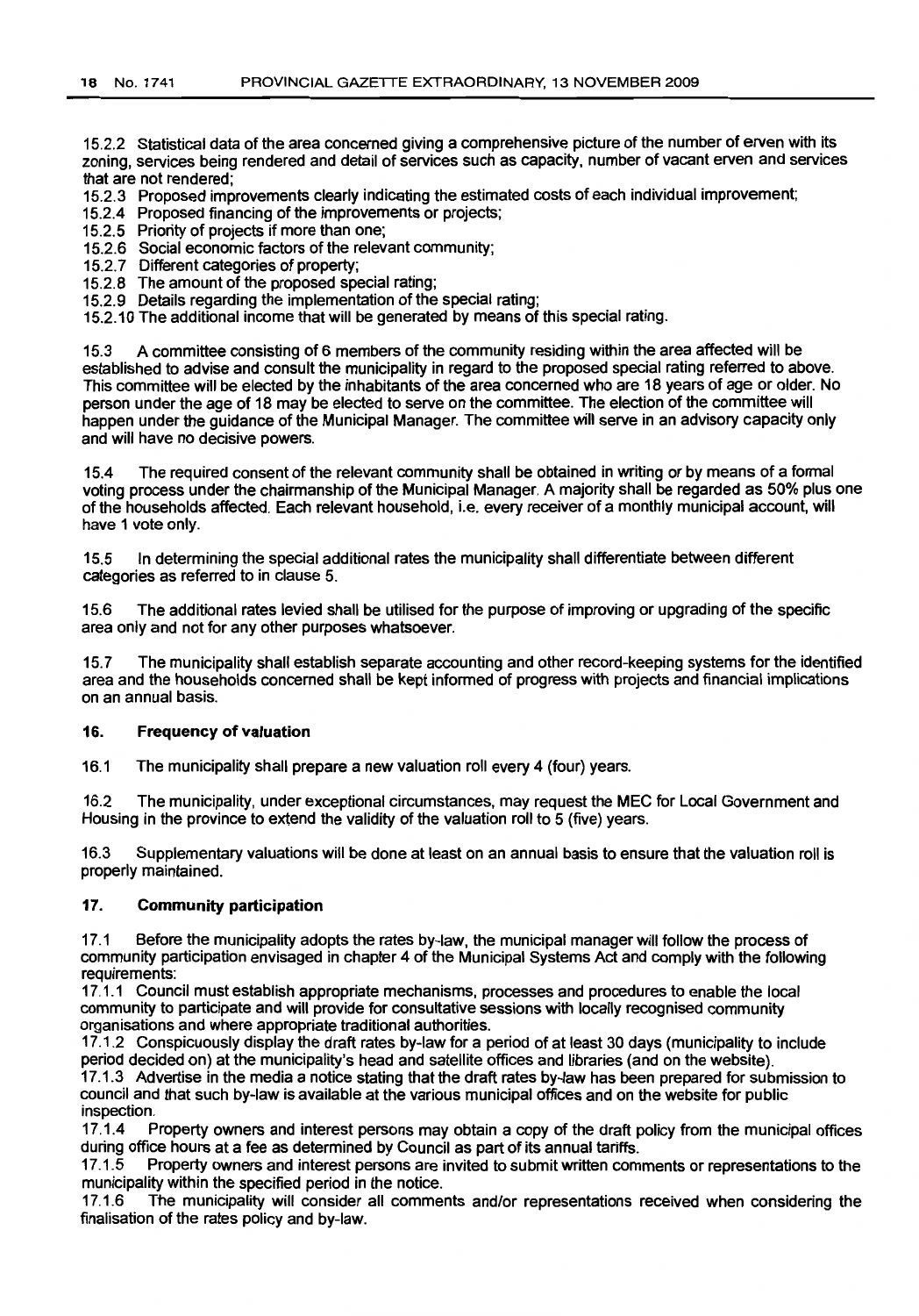17.1.7 The municipality will communicate the outcomes of the consultation process in accordance with section 17 of the Municipal Systems Act 32 of 2000.

#### 18 Register of properties

18.1 The municipality will compile and maintain a register in respect of all properties situated within the jurisdiction of the municipality. The register will be divided into Part A and Part B.

18.2 Part A of the register will consist of the current valuation roll of the municipality and will include all supplementary valuations done from time to time.

18.3 Part B of the register will specify which properties on the valuation roll or any supplementary valuation roll are subject to:

- i. Exemption from rates in terms of section 15 of the Property Rates Act,2004,
- ii. Rebate or reduction in terms of section 15 of the Act,
- iii. Phasing-in of rates in terms of section 21 of the Act, and
- iv. Exclusions as referred to in section 17 of the Act.

18.4 The register will be open for inspection by the public at the municipal main offices during office hours or on the website of the municipality.

18.5 The municipality will update Part A of the register during the supplementary valuation process.

18.6 Part B of the register will be updated on an annual basis as part of the implementation of the municipality's annual budget.

#### 19 Regular review processes

19.1 The municipality's rates policy must be reviewed on an annual basis to ensure that it complies with the Municipality's strategic objectives as contained in the Integrated Development Plan and with relevant legislation.

# 20. Short title

This by-law is the rates by-law of the Dipaleseng Local Municipality.

#### 21. Commencement

This by-law comes into force and effect on 1 July 2009.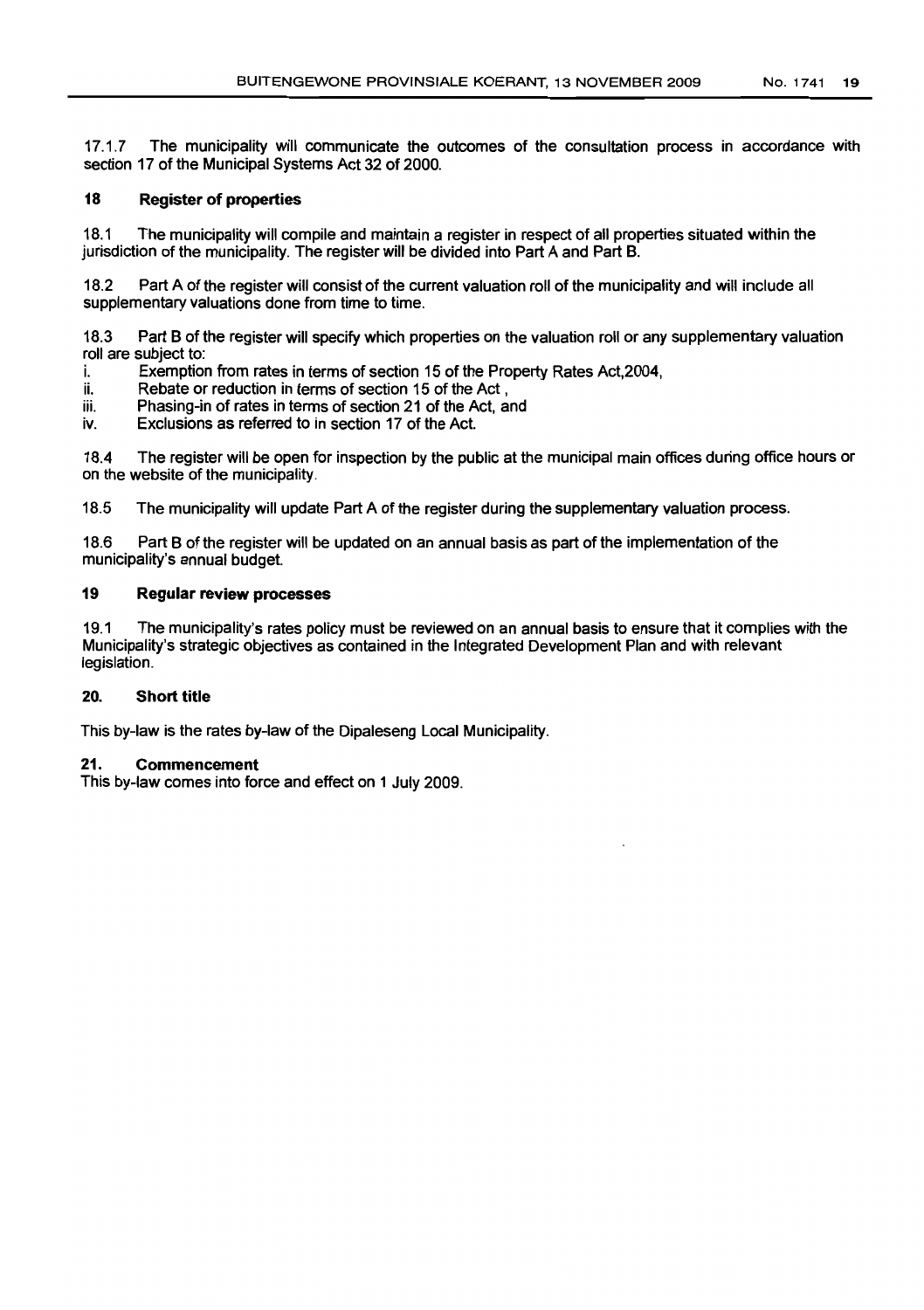# **LOCAL AUTHORITY NOTICE 239**

The Council of DIPALESENG. ........ Local Municipality has in terms of section 156 of the Constitution, 1996 (Act NO.1 08 of1996), read in conjunction with sections 11 and 98 of the Local Government: Municipal Systems Act, 2000, (Act No. 32 of 2000), made the following By-laws:

# <sup>U</sup> .. <sup>U</sup> ....UI **DIPALESENG.,"** LOCAL MUNICIPALITY

# BY-LAWS RELATING TO FIRE BRIGADE SERVICES

# INDEX

# Section

- 1. Definitions
- 2. Organisation of service
- 3. Duty to assist
- 4. Procedure on the outbreak of fire
- 5. Closing of streets
- 6. Obstruction and damage
- 7. Wearing of uniform and insignia
- 8. Combustible material
- 9. Safety of premises and buildings
- 10. Exits
- 11. Gas-filled devices
- 12. Making of fires
- 13. Fires in chimneys, flues and duets
- 14. Attendance of firemen
- 15. Removal of liquid or other substances
- 16. Payment for attendance and service
- 17. Exemption from payment of charges
- 18. False information
- 19. Telephones, fire alarms and other apparatus
- 20. Offences and penalties
- 21. Repeal
- 22. Application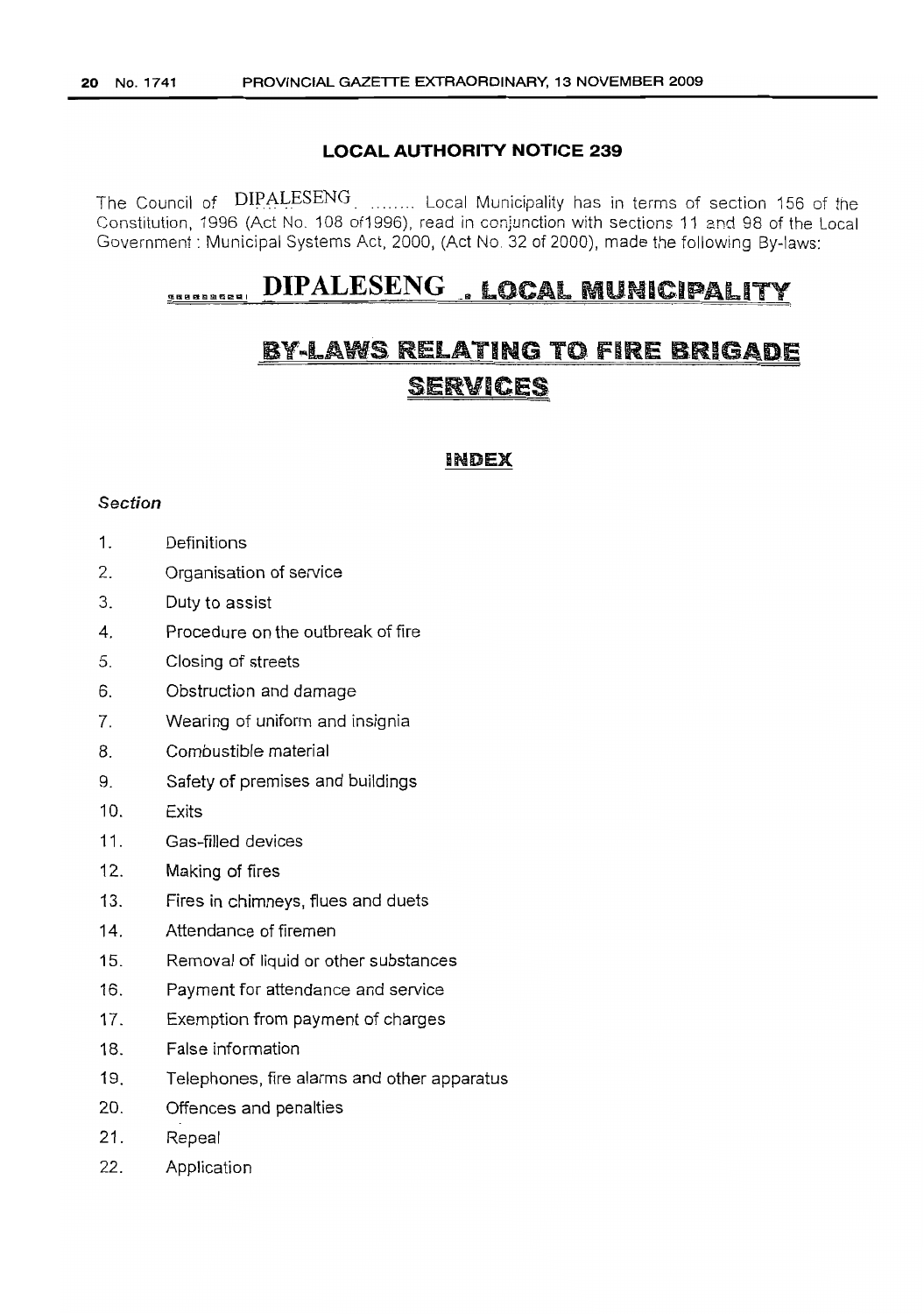# 1. DEFINITIONS

- $(1)$  In these By-laws, unless the context otherwise indicates  $-$ 
	- "approved" means approved by the Chief Fire Officer;
	- "Chief Fire Officer" means the person appointed by the Council in terms of section 3(1) of the Ordinance read with section 20 of that Ordinance and includes any member of the service representing the Chief Fire Officer in the administration of these By-laws and any official representing the Chief Fire Officer and in control of any section, station, substation, fire fighting operation or other emergency operation, situation or inspection, as the case may be;
	- "Council" means the  $DIPALESENG$  ... Local Municipality and its successors in law, and includes the Council of that municipality or its Executive Committee or any other body acting by virtue of any power delegated to it in terms of legislation, as well as any officer to whom the Executive Committee has delegated any powers and duties with regard to these By-laws;
	- "emergency situation" means a situation or event which constitutes or may constitute a serious danger to any person or property;
	- "occupier" means any person in actual occupation or control of any land, premises, or building, or any portion thereof without, regard to the title under which he occupies or controls such land, premises, building, or portion thereof;
	- "Ordinance" means the Fire Brigade Services Ordinance, 1977, (Ordinance 18 of 1977);
	- "owner" in relation to land and premises, means the registered owner of the land or premises and includes also any person receiving the rent or profits of such land or premises from any tenant or occupier thereof, whether on his own account or as the agent for any person entitled thereto or interested therein, and in relation to a sectional title scheme, also the body corporate established in terms of the Sectional Titles Act, 1971 (Act 66 of 1971), and in relation to any vehicle it bears its ordinary meaning, and in the case of a deceased or insolvent estate, it shall also include the executor or trustee respectively;
	- " service" means a fire brigade service established in terms of section 2 of the Ordinance or deemed to have been established in terms of that section read with section 20 of the Ordinance.
- (2) Words applying to any individual shall include persons, companies and corporations, and the masculine gender shall include females as well as males, and the singular number shall include the plural and vice versa.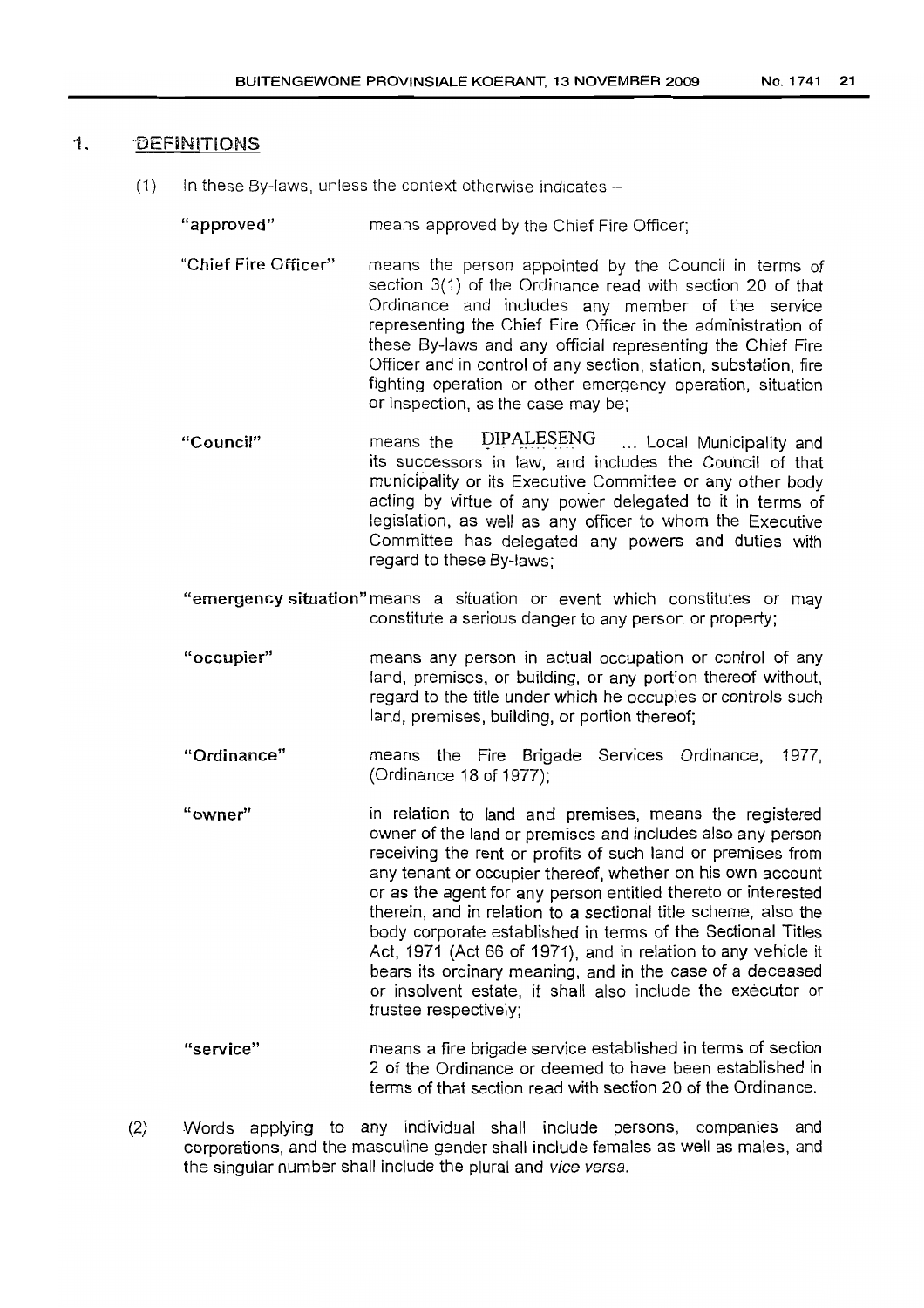# 2. ORGANISATION OF SERViCE

- (1) The Chief Fire Officer may exercise control over any fire fighting organisation and any fire appliance which is at the scene of a fire whether owned by the Council of by any other person, and he shall be entitled to make such use of any fireman, volunteer and any fire appliance and other apparatus as he thinks fit.
- (2) The service may be divided into such sections as the Council may determine and each section shall be under the control of an official appointed by the Council or by the person appointed in terms of section 3(1) of the Ordinance if such power is delegated to him.

# 3. DUTY TO ASSIST

Any member of a fire brigade service or fire service organisation whether it is controlled by the Council or not, shall when called upon to do so by the Chief Fire Officer, render all assistance in his power in connection with the combating or containing of a fire or any other emergency situation.

# 4. PROCEDURE ON THE OUTBREAK OF FIRE

- (1) Where the service has been notified of or there is reason to believe that an outbreak of fire or other situation has occurred where the services of the service are required, the Chief Fire Officer shall, together with such personnel and 'appliances as he thinks necessary, forthwith proceed to the place where the fire or other situation is taking place or where he has reason to believe that it is taking place.
- (2) The Chief Fire Officer may assume command of, or interfere with, or put a stop to any existing situation or any operation being conducted in respect of a fire by any person not employed in the service, including the owner of the premises and his employee or agent and no person shall fail to comply with any order or direction given by the Chief Fire Officer in pursuance of this subsection.

# 5. CLOSING OF STREETS

- (1) The Chief Fire Officer or any traffic officer or any member of a police force may close off any street, passage or place for as long as he deems necessary for the effective fighting of a fire or dealing with any emergency situation.
- (2) Any person ordered to leave an area closed off in terms of subsection (1), shall forthwith obey such order.

# 6. OBSTRUCTION AND DAMAGE

- (1) No person shall interfere with, or hinder any official of the service, or any traffic officer or member of a police force or other person acting under the orders of such official, officer, or member in the execution of his duties under these By-laws or the Ordinance.
- (2) No person shall wilfully or negligently drive a vehicle over any hose, or damage, tamper with or interfere with any such hose or any appliance or apparatus of the service.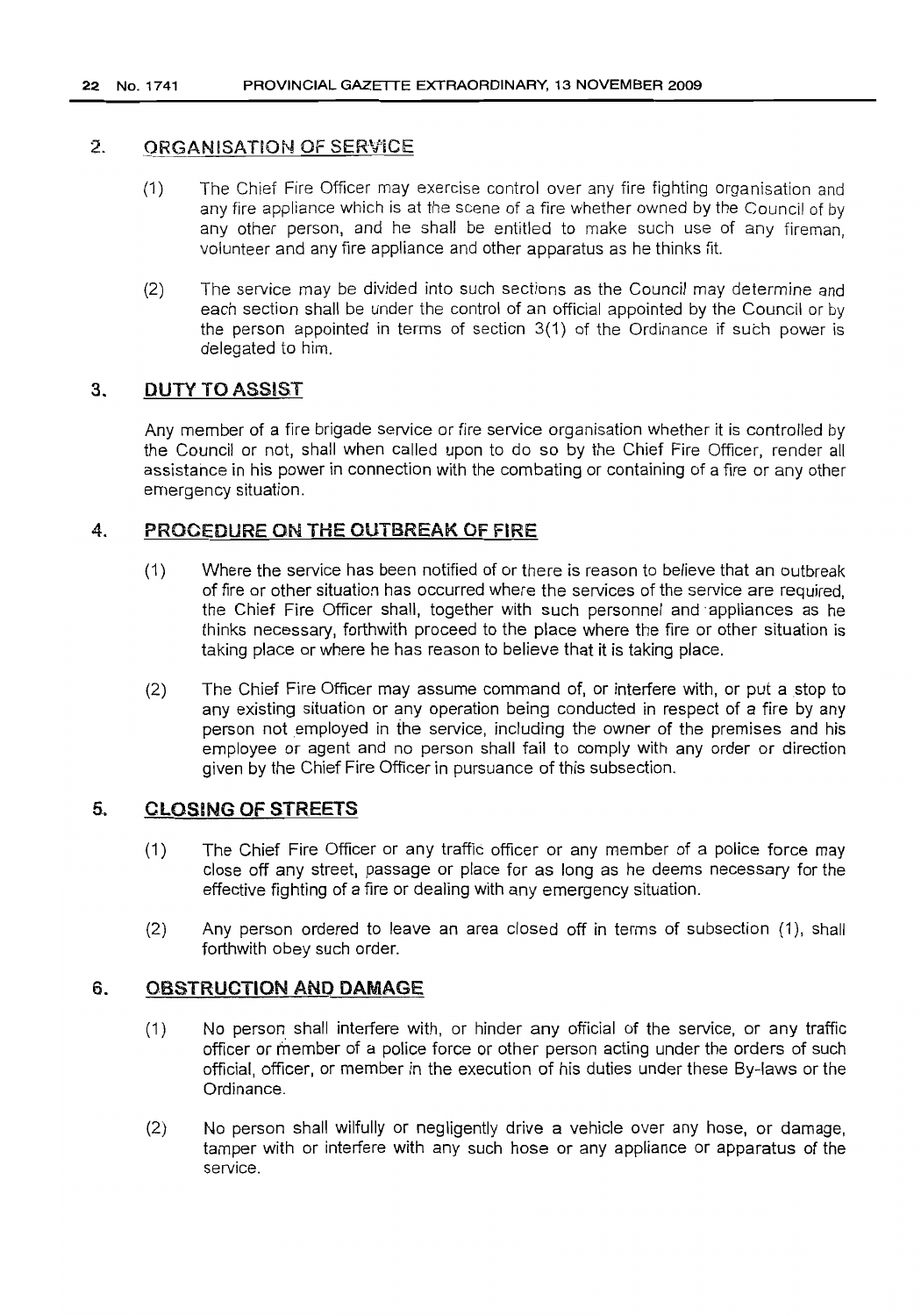# 1. WEARiNG OF UNIFORM AND iNSIGNIA

- (1) The Chief Fire Officer and every member of the service shall wear the uniform, rank markings and insignia prescribed by the Ordinance.
- (2) No person other than a member of the service shall wear a uniform of the service or wear any uniform intended to convey the impression that he is such a member, or in any other manner represent himself to be a member of the service.

# 8. COMBUSTIBLE MATERIAL

- (1) Where the Chief Fire Officer is of the opinion that any person
	- (a) stores or causes or permits to be stored, whether inside or outside any building any timber, packing cases, forage, straw or other combustible material in such quantities or in such a position or in such manner as to create a danger of fire to any building; or
	- (b) in occupation or control of any premises permits any trees, bushes, weeds, grass or other vegetation to grow on such premises, or any rubbish to accumulate thereon in such a manner or in such quantities as to create a danger of fire to any building or any premises;

the Chief Fire Officer may by notice in writing require such person or the owner or occupier or the person in charge of the premises to remove the said combustible material or grass, weeds, trees, other vegetation or rubbish, or to take such other reasonable steps to remove the danger of fire as he may prescribe in such notice by a specified date.

(2) Where there has been no compliance with the requirements of the notice the Chief Fire Officer may take such steps as he deems necessary to remove such danger and the cost thereof shall be paid to the Council by the person to whom the notice was directed.

# 9. SAFETY OF PREMISES AND BUILDINGS

- (1) The Chief Fire Officer may, whenever he deems it necessary and at any time, which in his opinion is reasonable in the circumstances -
	- $(a)$  enter any land, premises or building and inspect  $-$ 
		- (i) such land, premises or building for the purpose of ascertaining whether any condition exists which may cause a fire or emergency situation, or which may increase the danger of, or contribute towards the spread of fire, or the creation of any emergency situation, or jeopardise or obstruct the escape of persons to a place of safety;
		- (ii) any fire-alarm, sprinkler system or other fire-fighting or fire-detecting appliance;
		- (iii) any manufacturing process involving the danger of fire or explosion;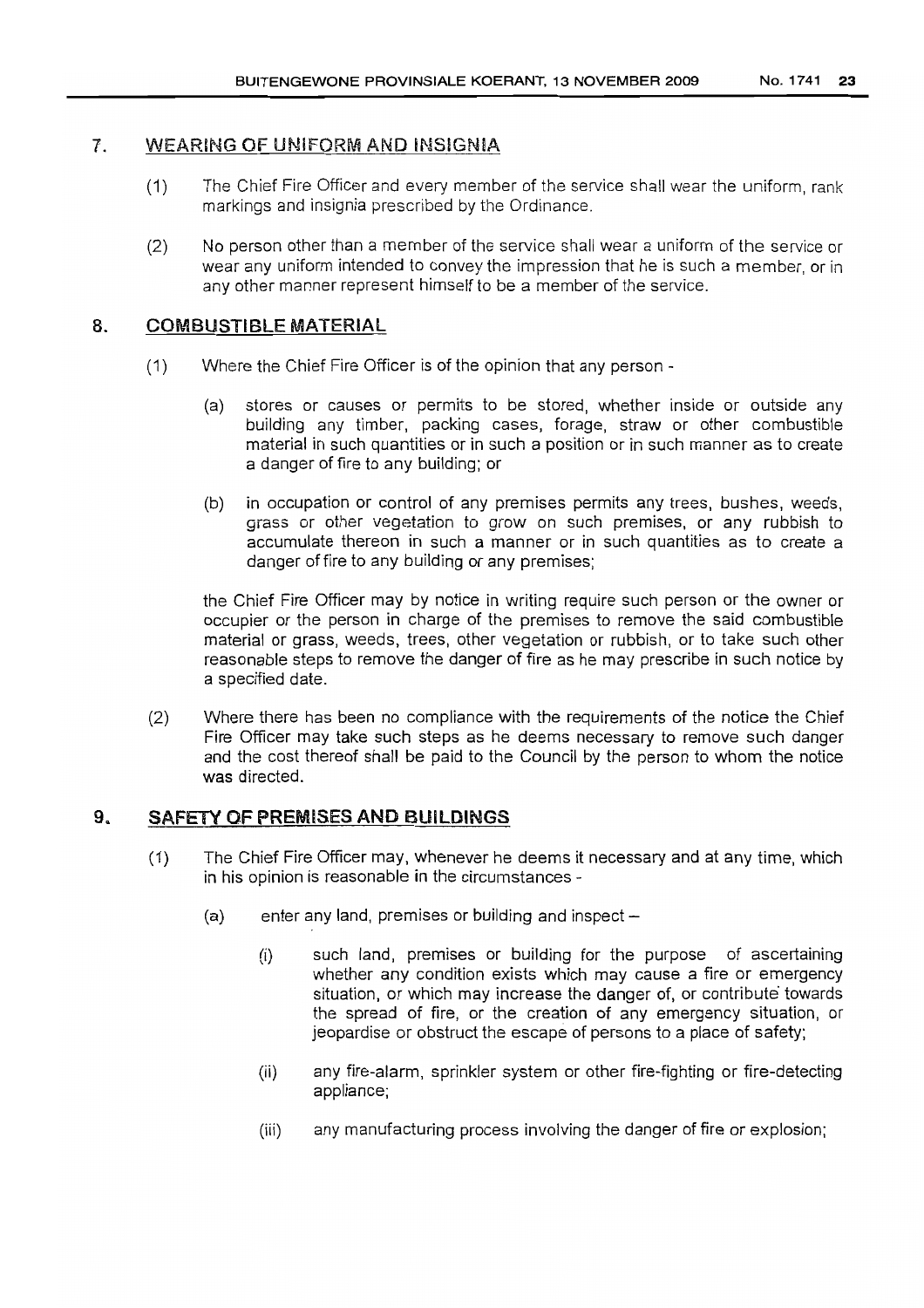- (iv) the method of storing of any flammable gas, chemicals, oils, explosives, fireworks or any hazardous substance; and
- (v) any installation making use of the substances referred to in subparagraph (iv);
- (b) give such directions as he may deem necessary for lowering the risk of fire or for the protection of life and property.
- (2) Where the Chief Fire Officer finds on any premises  $-$ 
	- (a) any flammable, combustible or explosive matter is so stored or used as to increase the risk of fire or the danger to life or property;
	- (b) any situation, or practise existing, which in his opinion is likely to cause or increase such danger or is likely to interfere with the operation of the service or the escape of persons to a place of safety; or
	- (c) any defective, inferior or an insufficient number of fire appliances;

he shall subject to the provisions of subsection (3), direct the owner or occupier of such land, premises or building to forthwith take such steps as he may deem expedient for the elimination of the danger.

- (3) Should the Chief Fire Officer find in any building or on any premises
	- (a) any obstruction on or in any fire-escape, staircase, passage, doorway or window; or
	- (b) a fire-escape or means of escape which, in his opinion would, in the event of fire be inadequate for the escape to a place of safety of the number of persons likely to be in such building or premises at any time; or
	- (c) any other object or condition of a structural nature or otherwise, which, in his opinion, may increase the risk of fire or the danger to life or property; or
	- (d) that a fire-alarm or other communication system is required;

the Chief Fire Officer shall notify the owner or occupier of such building in writing of his findings, and require of him to take such steps at such owner or occupier's own cost to rectify the irregularity within such time as is stated in such notice.

(4) Where the owner or occupier fails or refuses to comply within a reasonable time with a direction in terms of subsection (2), or to implement the requirements of a notice in terms of subsection (3) within the time specified in such notice, the Council may take such steps as are, in the opinion of the Chief Fire Officer, necessary to remove such risk or danger and the Council may recover from such owner or occupier any expenditure incurred thereby.

# 10. **EXITS**

Every door which affords an escape route from a public building to a place of safety shall be kept unlocked and shall be clearly indicated with approved exist signs: Provided that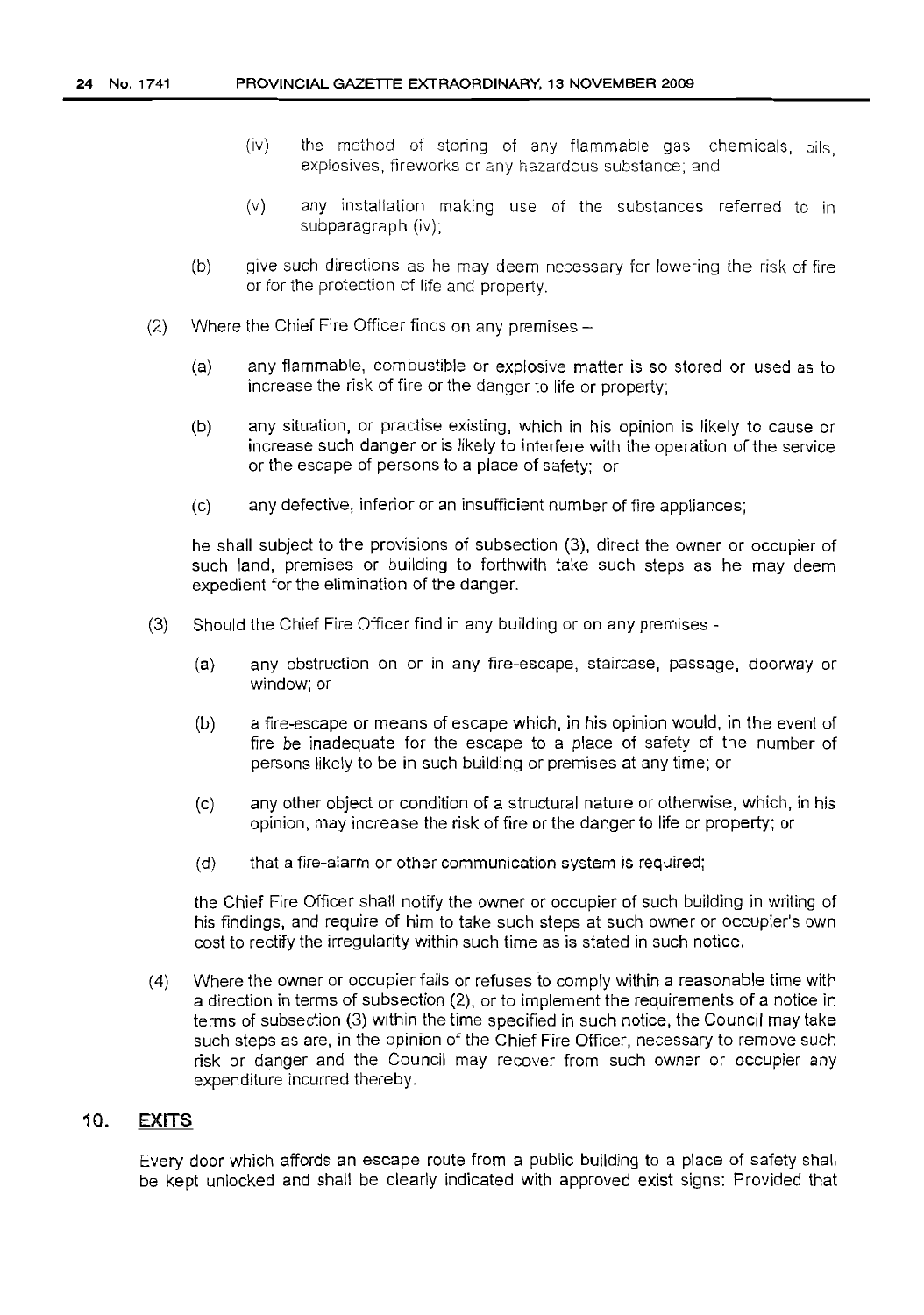such door may be locked by means of an approved device installed in such a manner as to enable such door at all times to be opened from the inside of such building.

# 11. GAS-FillED DEViCES

- (1) No person shall fill any balloon, toy or other device with flammable gas without the written permission of the Chief Fire Officer. who may impose such conditions as he may require having regard to all the circumstances of the case: Provided that such permission shall only be granted after the person concerned has furnished the Council with an indemnity in the form set out in the appropriate Schedule thereto.
- (2) No person shall keep, store, use or display or permit to be kept, used, stored or displayed any balloon, toy or other device filled with flammable gas on or in any land, building or premises to which the public has access or which is used as a club or any place of assembly.
- (3) Nothing in this section contained shall be so construed as to prevent the use of balloons filled with hydrogen for meteorological or other bona fide scientific or educational purposes.

# 12. MAKING OF FIRES

- (1) No person shall make a fire, or cause, or permit a fire to be made in such a place or in such a manner as to endanger any building, premises or property.
- (2) Subject to the provisions of any other law, no person shall, without the written permission of the Chief Fire Officer, burn any rubbish, wood, straw or other material in the open air or cause or permit it to be done, except for the purpose of preparing food.
- (3) Any permission granted in terms of subsection (2) shall be subject to such conditions as are imposed by the Chief Fire Officer.

# 13. FIRES IN CHIMNEYS, FLUES AND DUCTS

No owner or occupier of a building shall wilfully or negligently allow soot or any other combustible substance to accumulate in any chimney, flue or duct of such building in such quantities or in such manner as to create a danger of fire.

# 14. ATTENDANCE OF FIREMAN

- (1) Where in the opinion of the Chief Fire Officer, the presence of a fireman is necessary on the grounds of safety, he may provide one or more firemen to be in attendance at any premises during the whole or part of any entertainment, recreation, meeting or other event.
- (2) The person in control of such entertainment, recreation, meeting or other event shall pay to the Council the charges as determined by Council.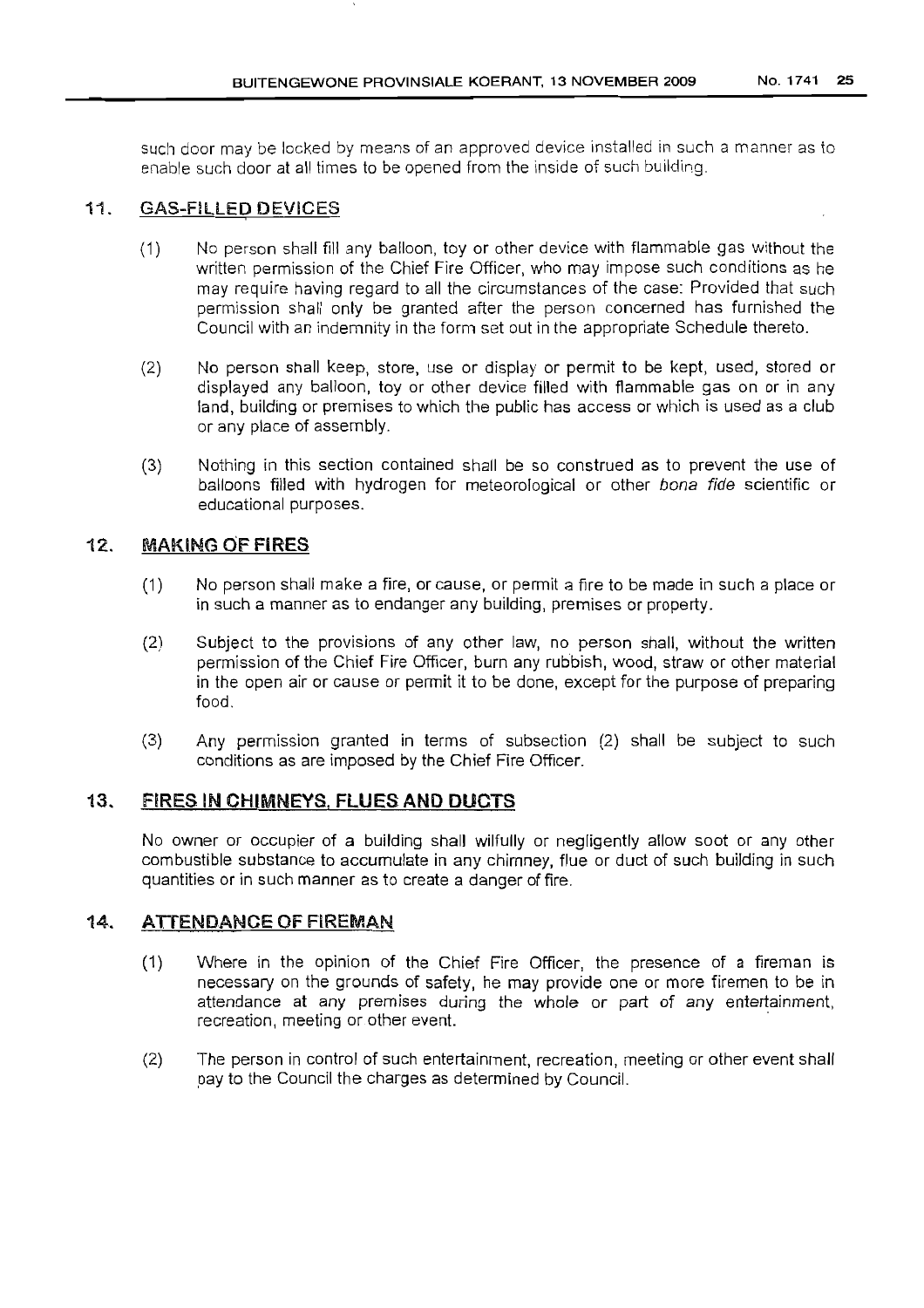26 No. 1741 PROVINCIAL GAZETTE EXTRAORDINARY, 13 NOVEMBER 2009

# 15. REMOVAL OF LIQUID OR OTHER SUBSTANCES

The Chief Fire Officer may at the request of the owner or occupier of any premises pump or otherwise remove any liquid or other substance, from such premises, subject to payment of the charges as determined by Council

# 16. PAYMENT FOR ATIENDANCE AND SERVICE

- (1) Subject to the provisions of section 17, the owner or occupier of land or premises, or both such owner and occupier jointly and severally, or the owner of a vehicle, as the case may be, in connection with which the attendance of the service wa's requested or any services of the service was rendered, shall pay to the Council the charges determined by the Chief Fire Officer to be due in accordance with the charges set out in the tariff of charges as approved by Council for such attendance or service, including the use and supply of water, chemicals, equipment and other means.
- (2) (a) Notwithstanding the provisions of subsection (1), the Chief Fire Officer may assess the whole or portion only of the charges contemplated in SUbsection (1): Provided that such portion shall not be more than ninety percent (90%) lower than the aggregate of the charges which would have been payable in terms of subsection (7): Provided further that in assessing such charges or portion thereof, due regard shall, amongst other relevant factors, be had to --
	- (i) the fact that the amount so assessed shall be commensurate with the service rendered;
	- (ii) the manner and place of origin of the fire; and
	- (iii) the loss which may have been caused by the fire to the person liable to pay the charges, if the services of the service had not been rendered.
	- (b) Where charges are assessed in terms of paragraph (a) and the person liable to pay such charges is dissatisfied with such assessment, he may lodge an appeal with the Premier in the manner provided for in section (1) of the Ordinance.
	- (c) An appeal in terms of paragraph (b) shall be lodged by forwarding within fourteen (14) days after receipt of an account for the assessed charges a notice of appeal, by registered post to the Director of Local Government, and by forwarding by registered post a copy of such notice to the Chief Fire Officer, who shall forward his comments thereon to the said Director within fourteen (14) days of the receipt of such copy.

# 17. EXEMPTiON FROM PAYMENT OF CHARGES

- (1) Notwithstanding the provisions of section 16, no charges shall be payable where-
	- (a) a false alarm has been given in good faith;
	- (b) the services were required as a result of civil commotion, riot or natural disaster;
	- (c) the services were rendered in the interest of public safety;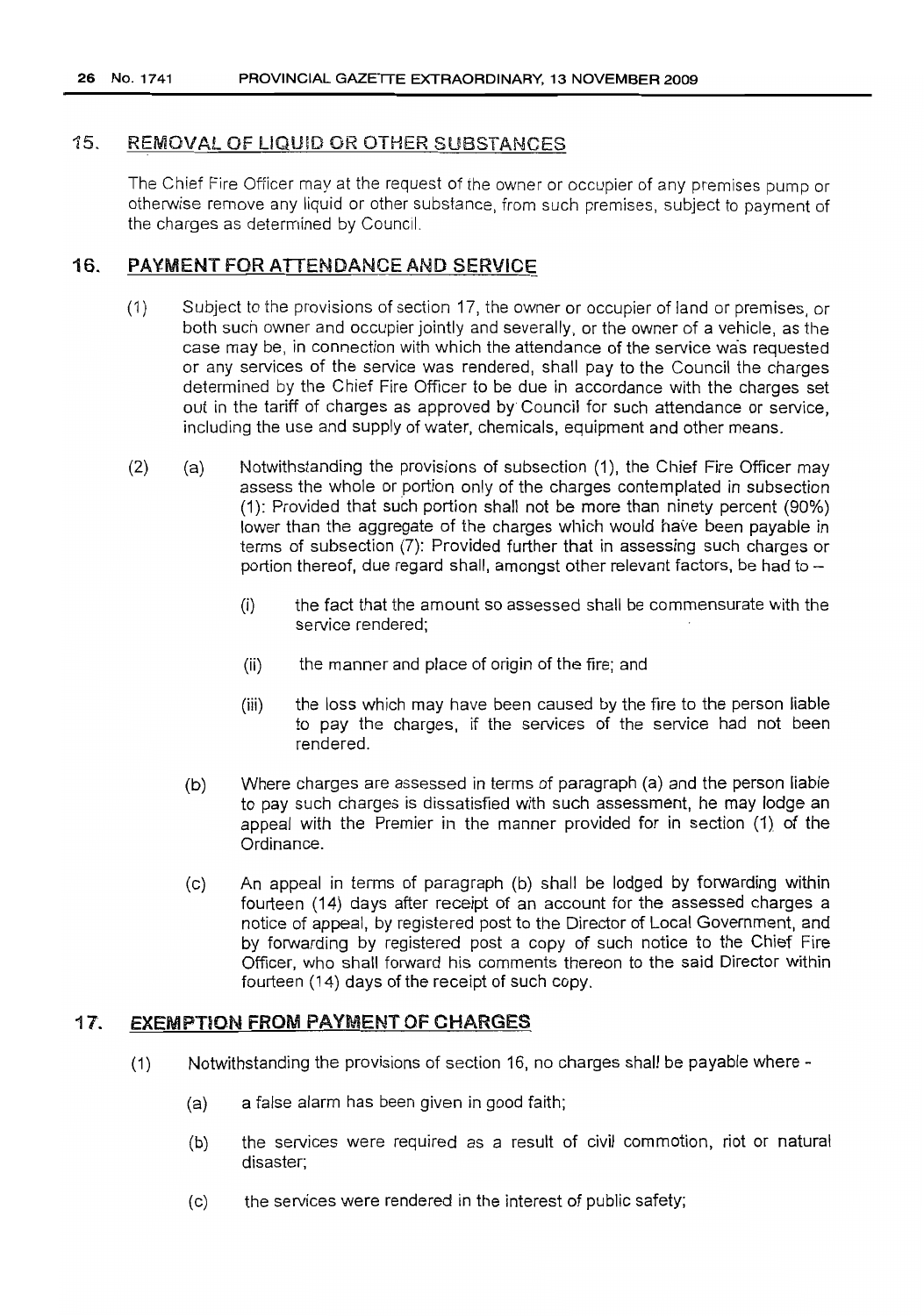- (d) the Chief Fire Officer is of the opinion that the services were of a purely humanitarian nature or were rendered solely for the saving of life;
- (e) the owner of a vehicle furnishes proof to the satisfaction of the Chief Fire Officer that such vehicle was stolen and that it had not been recovered by him at the time when the services of the service were rendered in respect thereof;
- (f) any person, including the State, has entered into an agreement with the Council in terms of section 14 of the Ordinance whereby the services of the service are made available to such person against payment as determined in such agreement.

# 18. FALSE INFORMATION

No person shall wilfully give to any member of the service any notice or furnish any information relating to an outbreak of fire or any other emergency situation requiring the attendance of the service and which to his knowledge is false or inaccurate. Such person shall, notwithstanding the provisions of section 17 be liable to pay the turning out charge prescribed by Council.

# 19. TELEPHONES. FIRE-ALARMS AND OTHER APPARATUS

- (1) The Council may affix to or remove from any building, wall, fence or other structure any telephone, fire-alarm or other apparatus for the transmission of calls relating to fire as well as any notice indicating the nearest fire-hydrant or other fire fighting equipment.
- (2) No person shall move, remove, deface, damage or interfere with anything affixed in terms of subsection (1).

# 20. OFFENCES **AND** PENALTIES

Any person who contravenes or fails to comply with any provision of these By-laws shall be guilty of an offence and liable on conviction to a fine not exceeding Five Hundred Rand (R500.00) or, in default of payment, to imprisonment for a period not exceeding six (6) months or to both such fine and imprisonment, and in the case of a continuing offence, to a fine not exceeding Fifty Rand (R50.00) for each day on which such offence continues, subject to a maximum fine of Five Hundred Rand (R500.00).

# 21. REPEAL

The By-laws relating to Fire Brigade Services for the **DIPALESENG**. Local Municipality, are hereby repealed and replaced by these By-laws, which are to become effective on promulgation hereof.

# 22. APPLlCATION

The Council may by notice in the Provincial Gazette, determine that the provision of these By-laws do not apply in certain areas within its area of jurisdiction from a date specified in the notice.